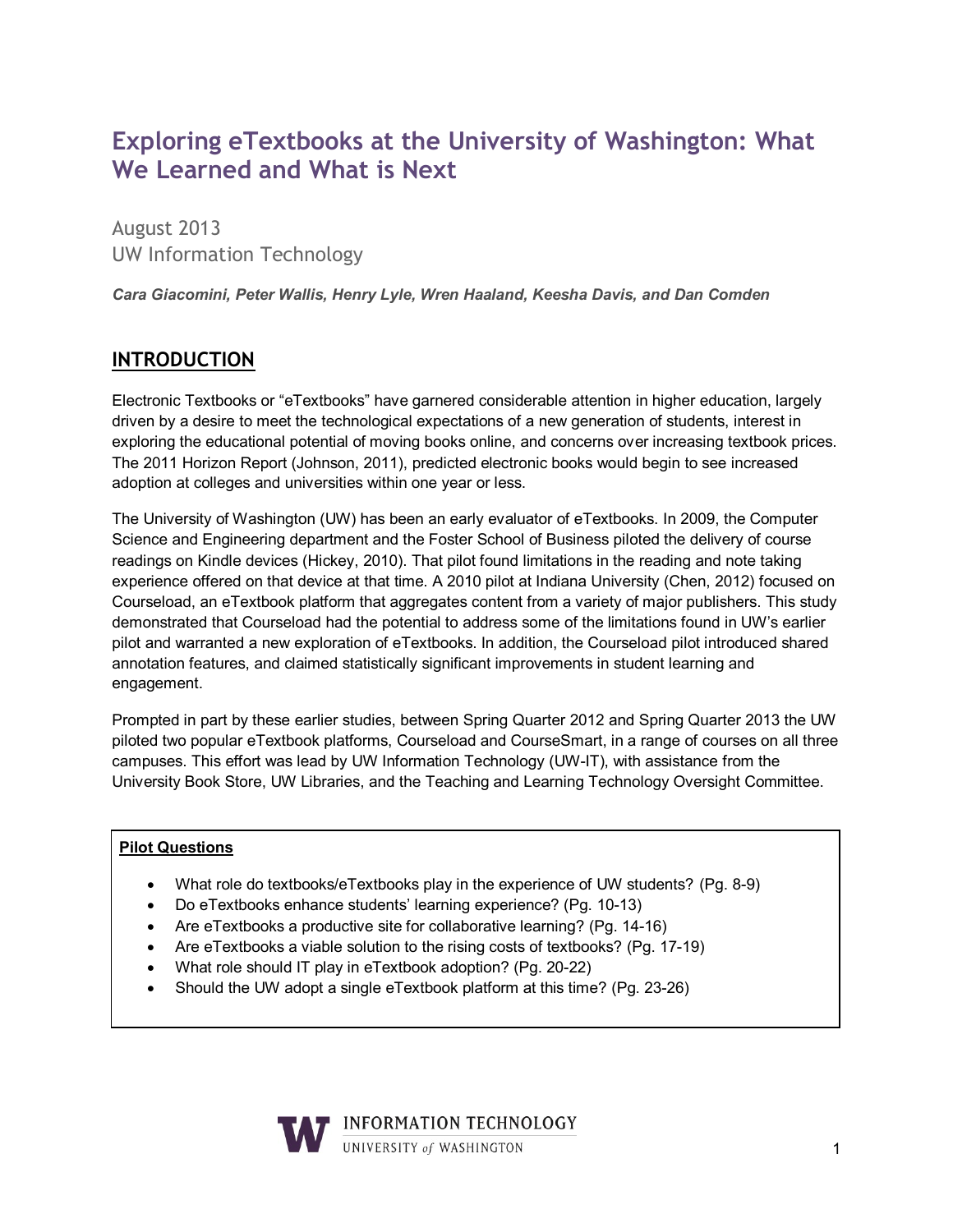This report answers these questions with evaluation findings and lessons learned by the pilot team. **The overall finding is that despite important improvements in eTextbook technology, both platforms still present significant limitations, such that adoption of either Courseload or CourseSmart is not recommended at this time.**

#### **Current Limitations of eTextbook Platforms**

- Neither enhanced students' learning experience in a substantial way.
- Collaboration features were seldom utilized by instructors or students.
- eTextbook availability and accessibility remain problematic.
- UW instructors and students want to be able to assemble and access a greater variety of resources in an integrated platform.

The eTextbook market is changing rapidly, as new options arise and as technology is enhanced. Without a doubt, the future of textbooks and course readings will be digital. As the eTextbook market continues to evolve, it is important to watch for new developments in the following areas:

#### **Desired eTextbook Enhancements**

- Thinking of the eTextbook as part of a larger learning ecosystem.
- Moving beyond a focus on page fidelity.
- Paying more attention to anytime, from any device, for everyone.
- Improved market saturation and eTextbook availability.
- More competitive pricing.

As these enhancements are addressed, eTextbooks will become more a desirable alternative to traditional textbooks. In the meantime, we recommend that the UW focus on promoting student choice in selecting digital options and exploring faculty interest in options for online readings and resources that extend beyond eTextbooks.

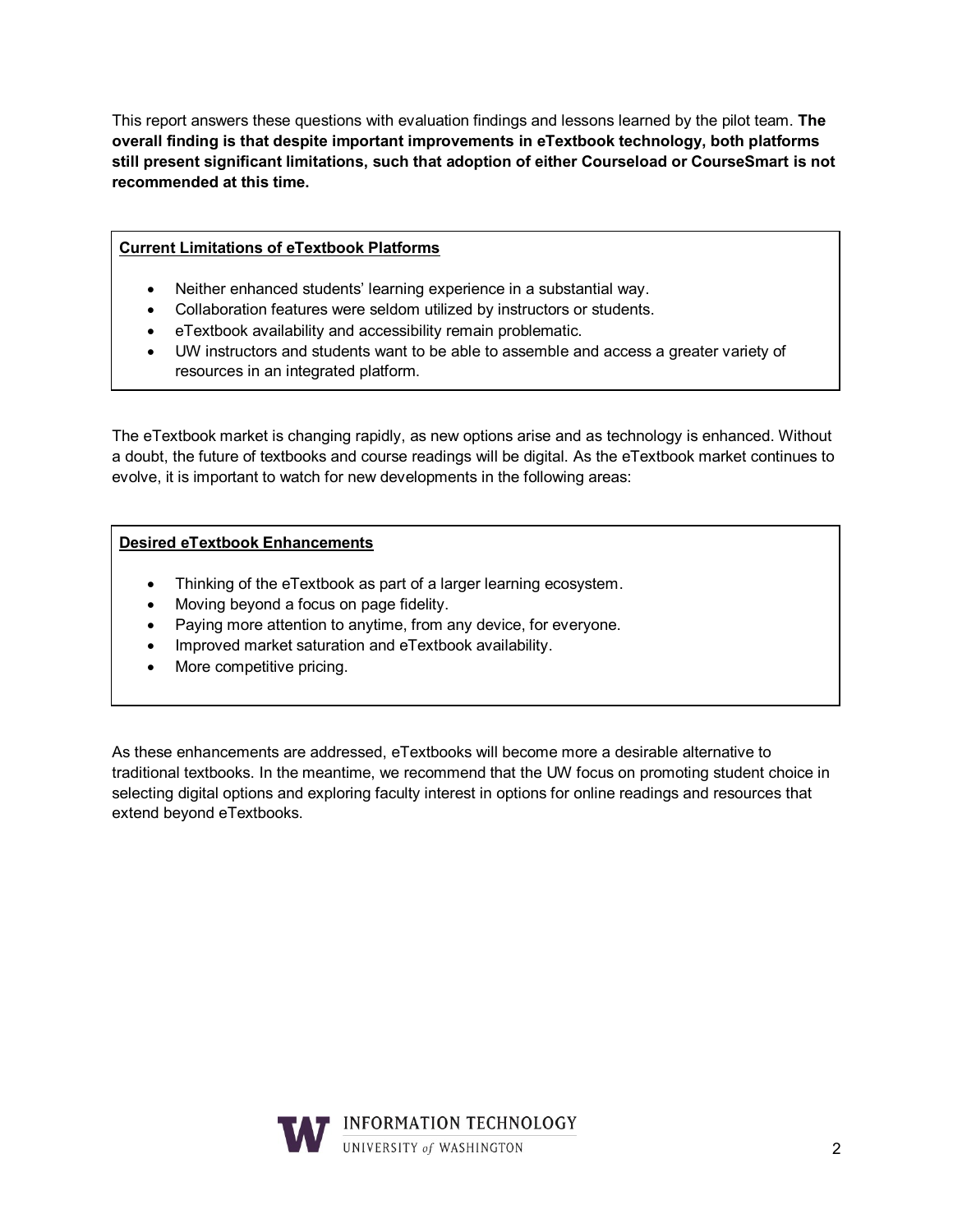## **PILOT OVERVIEW**

### **eTextbook Platform Selection**

The choice to pilot both Courseload and CourseSmart was driven by fundamental differences between the two platforms. Courseload emphasizes collaborative reading features, with all students buying the eTextbook as part of the course. This course-based adoption model allows for note and highlight sharing among students and the course instructor, making the textbook a locus of interaction. In contrast, CourseSmart does not require all students in a course to purchase the eTextbook and emphasizes student choice in their rental length. This system tends to treat the textbook as an information resource rather than a setting for collaborative engagement. To determine which approach the UW community would find most useful, the pilot team decided to explore both platforms and compare student and faculty views of these options.

Direct comparison of the platforms is made possible by substantial similarities between Courseload and CourseSmart: both provide similar digital reading experiences and user interfaces, both use Web-based, device-agnostic access, and both products claim strong relationships with a diverse array of publishers. Their interfaces are strikingly similar, both providing note taking and highlighting through click and drag action on the page, and a "browsing" function that displays several pages of the text at once. Based on these characteristics, the pilot team scored them very similarly in our initial selection process.

#### **Pilot Logistics**

For the pilot, UW-IT provided access to both eTextbook platforms through integration with the Canvas learning management system (which was also being piloted). Though this integration made it relatively easy to provide student access to eTextbooks, it also resulted in several courses using Canvas for access to their eTextbooks when they were not using Canvas for other course activities.

In the initial stages of the pilot, the team explored options to charge students for their eTextbooks, but integrating with price and charging systems would require significant work and increase the technical requirements and timeline of the pilot. As a result, UW-IT decided to cover the cost of the student eTextbooks, making them free to students in pilot courses.

### **Evaluation Description**

#### **Recruitment**

#### *Instructors*

The opportunity for instructors to participate in the pilot was announced at faculty council meetings, during technology-related events, and through a notification in a UW online newsletter. The 17 instructors participating in the pilot taught 15 unique courses. A few courses were taught multiple quarters, for a total of 20 courses in the pilot. Courses represented a broad range of academic areas, with no two courses in the same department, and only two shared a school or college. All three UW campuses (Seattle, Bothell, and Tacoma) were represented.

Courses and instructors were selected for the pilot based on availability of their desired eTextbook. Instructors continued to use the same textbook they had used previously, but in an online version. If an eTextbook was available from both Courseload and CourseSmart, instructors selected the platform they preferred after consultation with UW-IT support staff. Targeted recruitment was carried out during the last

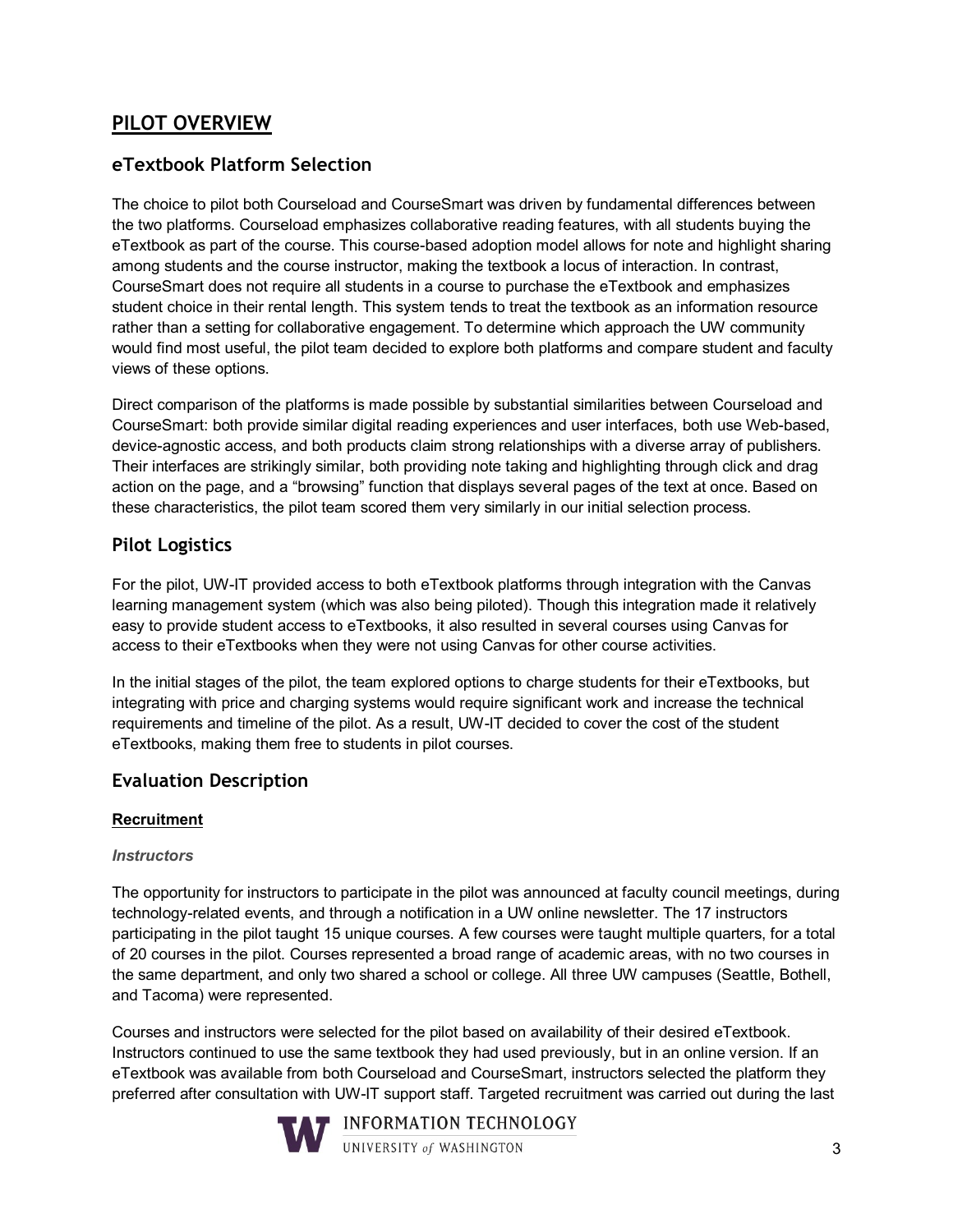quarter of the pilot (Winter 2013) to ensure a balanced sample of courses using each reader. One instructor offered the same course using Courseload in one quarter and CourseSmart in a later quarter to allow for a direct comparison between the two platforms.

#### *Students*

At the beginning of each quarter an email from instructors informed their students that the course was a part of an eTextbook pilot, UW-IT would pay for their eTextbook for the quarter, and that they would receive an online survey about their experience. Invitations to participate in an online survey were distributed via the instructor with two email reminders sent directly from research staff to non-responsive students. Participating students were offered the incentive of entering a drawing to win one of several \$20 to \$30 credits to their Husky Card account. A total of 728 students responded out of 1859 invited, an overall response rate of 39.2%.

#### **Data Collection**

#### *Instructor Interviews*

Structured interviews with participating instructors were conducted after each quarter. Questions centered on the instructor's use of the eTextbook and her or his experience teaching with the new resource. Thirteen of the 17 instructors participating in the pilot responded to requests for interviews.

#### *Student Surveys*

Students were surveyed during the final weeks of each course. The survey questions were informed by previous eTextbook research at Indiana University and tested for comprehension by a group of UW students. Surveys contained six sections:

- Section 1 asked participants about their textbook purchasing/selling habits.
- Section 2 explored reading habits.
- Section 3 asked about subjects' experiences using the eTextbook, their preferences using an eTextbook versus a hard copy text for various tasks, and the impact the eTextbook had on interactions with classmates and the instructor.
- Section 4 asked questions about obstacles participants may have encountered using the eTextbook and if they required support.
- Section 5 assayed preferred length of access of the eTextbook, level of preferred discount of the eTextbooks (compared to price of the hard copy version), and factors the UW should consider when determining the future of eTextbooks.
- Section 6 included a series of demographic items.

Two different versions of the survey were developed, with certain questions tailored for each platform. Slight modifications were made after the first two quarters of the pilot to reflect new avenues for purchasing textbooks and to add response options that had been mentioned in write-in comments.

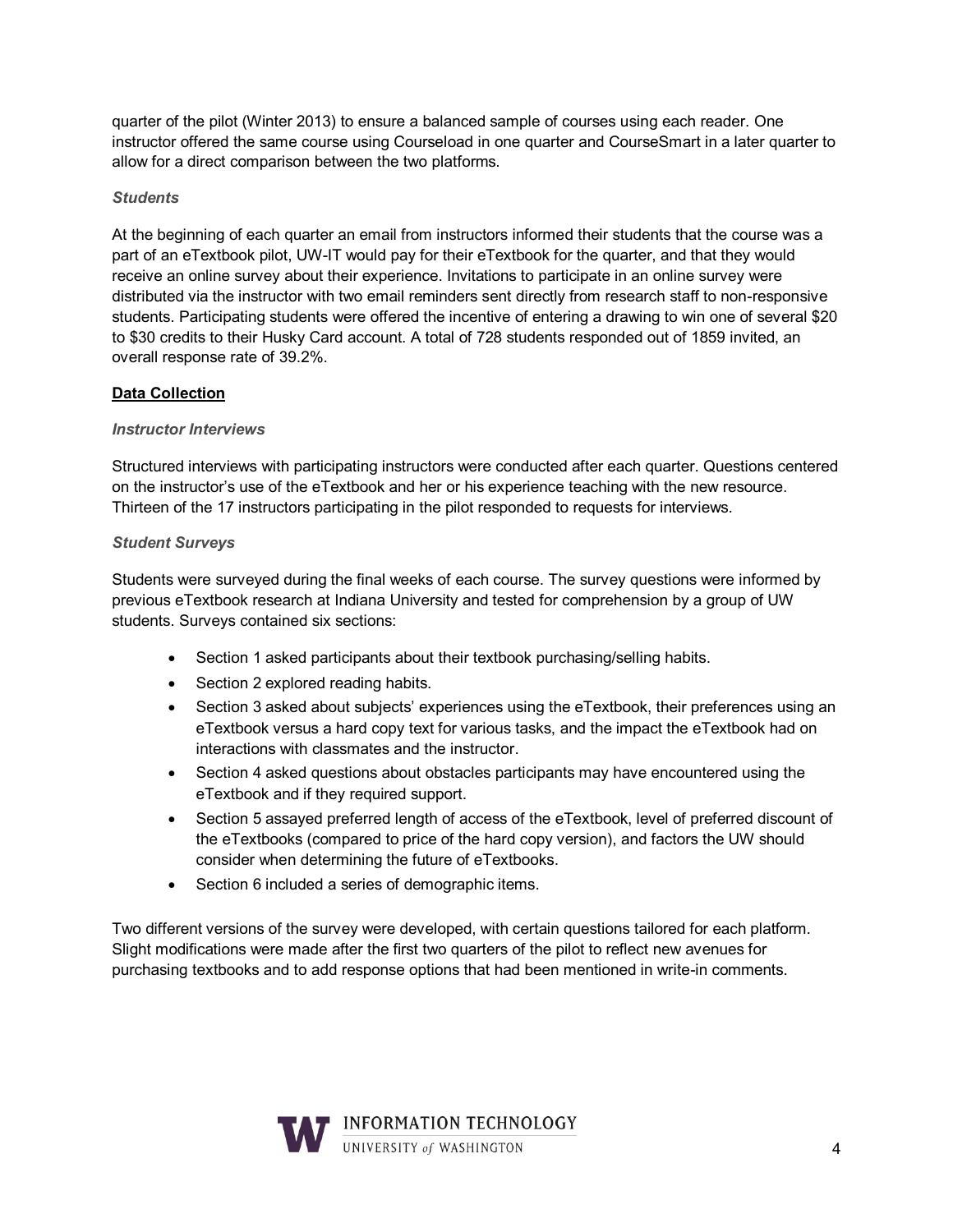#### **Analysis**

Student survey responses are summarized descriptively for the entire cohort of participants. Inferential statistical testing was carried out to investigate differences in student responses according to a variety of characteristics. Analyses focused on comparison of student experiences using the CourseSmart and Courseload platforms and attempts to identify commonalities among students who reported a perceived increase in course grade as a result of the eTextbook, those who chose not to use the eTextbook provided, and those who reported completing the greatest amount of reading. Qualitative responses from interviews with instructors were compiled and reviewed by members of the pilot team. Recurrent themes were coded and profiles of diverse styles of eTextbook use in teaching were described. These data provided context for interpreting student survey responses and informed the recommendations for future eTextbook improvements offered in this report.

#### **Limitations**

The majority of respondents were female (63%), differing considerably from the overall UW population (52%). There were only a few items that showed gender differences in user experience, and in preference for the eTextbook versus a hard copy. Consequently, overrepresentation of women in the sample most likely has minimal bias on the results reported below.

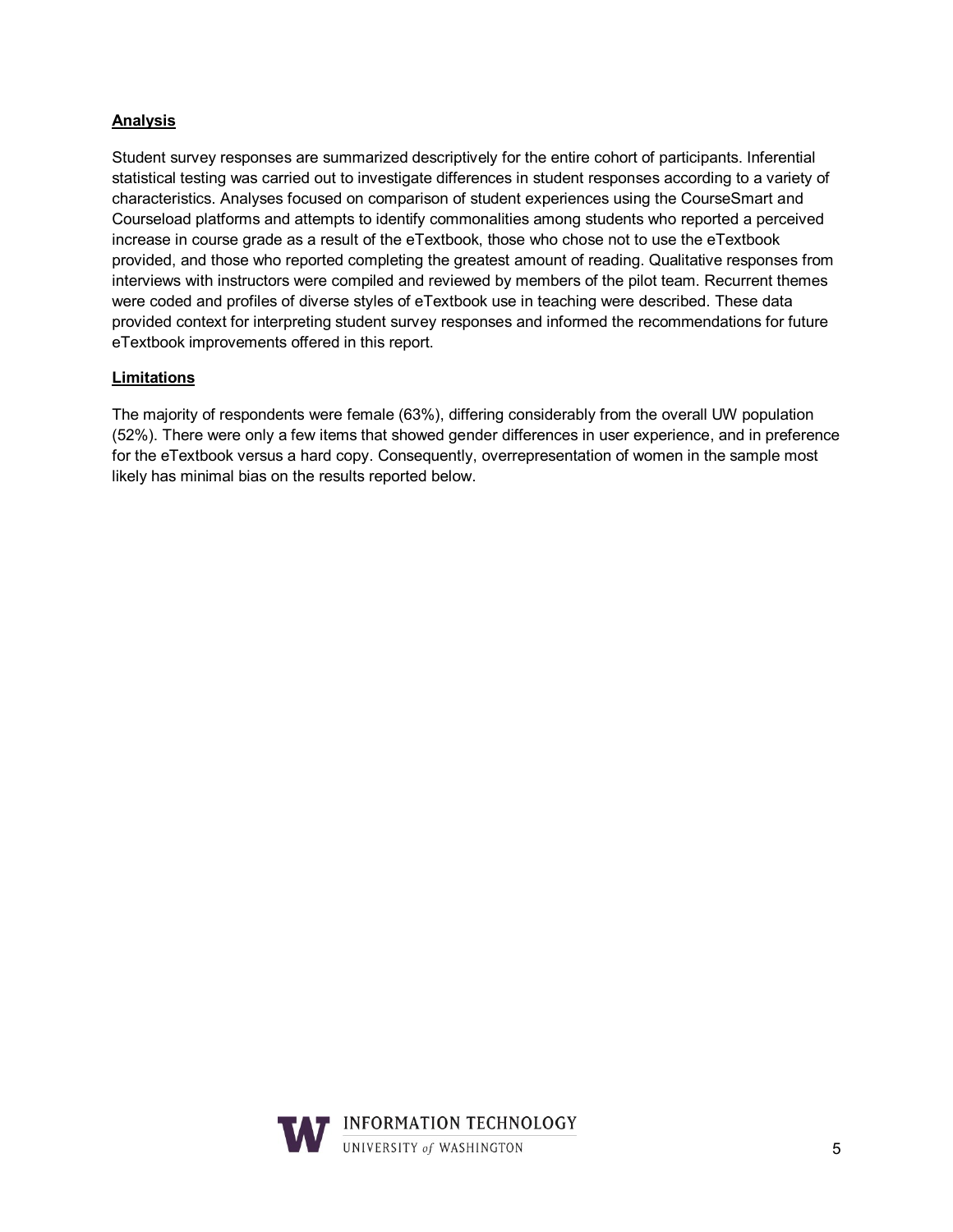## **PARTICIPANT DEMOGRAPHICS**

This project involved instructors and courses at many levels and representing several disciplines (Table 1). Courses ranged from small discussion courses to large lecture courses with several hundred enrolled students. Undergraduate, graduate, and professional courses were all included.

|  | Table 1: Participants |  |
|--|-----------------------|--|
|  |                       |  |

|                                                                                    | Lower Division<br>$(100 \& 200)$ | <b>Upper Division</b><br>$(300 \& 400)$ | Graduate and<br>Professional | Total                     |
|------------------------------------------------------------------------------------|----------------------------------|-----------------------------------------|------------------------------|---------------------------|
| <b>CourseSmart</b><br>Courses<br>Participants (Enrollment)<br><b>Response Rate</b> | 3<br>177 (486)<br>36.4%          | 4<br>83 (170)<br>48.8%                  | 2<br>41 (170)<br>24.1%       | 9<br>301 (826)<br>36.4%   |
| <b>Courseload</b><br>Courses<br>Participants (Enrollment)<br>Response Rate         | 5<br>160 (518)<br>30.1%          | 2<br>103 (179)<br>57.5%                 | 4<br>164 (336)<br>48.8%      | 11<br>427 (1033)<br>41.3% |
| <b>Total</b><br>Courses<br>Participants (Enrollment)<br>Response Rate              | 8<br>337 (1004)<br>33.6%         | 6<br>186 (349)<br>53.3%                 | 6<br>205 (506)<br>40.5%      | 20<br>728 (1859)<br>39.2% |

Respondents' academic levels were evenly distributed, with students of 1st or 2nd year class standing representing 31.5% of respondents, compared to 34.7% with 3rd or 4th year standing and 33.8% in a masters, doctoral, or professional program. More than half of students (59%) were using the eTextbook in a course that was required for their major.

## **Student Textbook Purchasing Habits in General**

Students were asked, "If an eTextbook had not been provided to you as part of this pilot, which of the following would have been your most likely means of accessing the textbook for this class?" The majority (60.7%) of students reported they would have purchased a new or used hard copy, either online or from the University Book Store. A large minority (31.9%) responded they would have not purchased a textbook. These students either would have not used the book (17.3%) or borrowed, rented, or used library reserves (14.6%) (Figure 1).

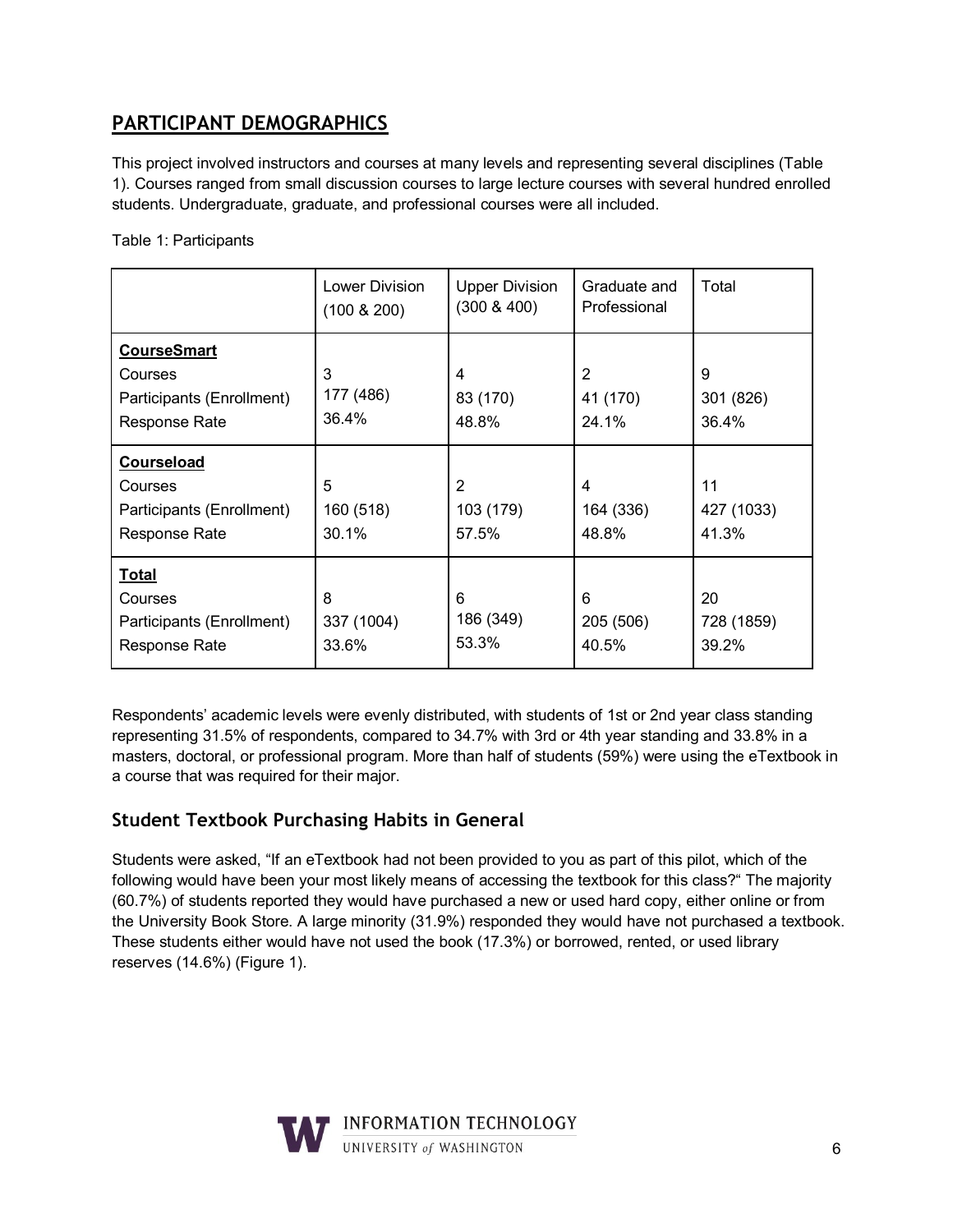

#### Figure 1. Students' reported choice of text, had an eTextbook not been provided for their course

## **Student Reading Style**

In order to better understand how students use eTextbooks, and if they would employ the collaborative tools Courseload offers, we asked students about their reading styles. Students were asked to rate their reading style on two different scales. The first was a Likert scale where (5) indicated an *active reader* (defined as reading that involves highlighting, note taking, and outlining) and (1) indicated a *passive reader* (defined as reading without highlighting, note taking, or outlining). A second, similar rating scale was used to evaluate students' reading in terms of collaboration with others, where (5) indicated a *social reader* (defined as discussing and sharing readings with others; sharing observations and ideas acquired through reading), (1) is defined as doing the reading without discussing it with others.

The active/non-active reader question returned a mean rating of 3.09 indicating that students tend to see themselves as intermediate readers. For social/individual reading, the average rating was 2.38, indicating that students tended to view themselves as intermediate to non-social readers.

Students' responses were influenced by the design of the course and the reading requirements put forth by the instructor. For example, in some courses the instructor added highlights and annotations to the eTextbook and encouraged students to do the same, whereas in others students received no additional encouragement to read actively or explore the social reading features available in the eTextbook.

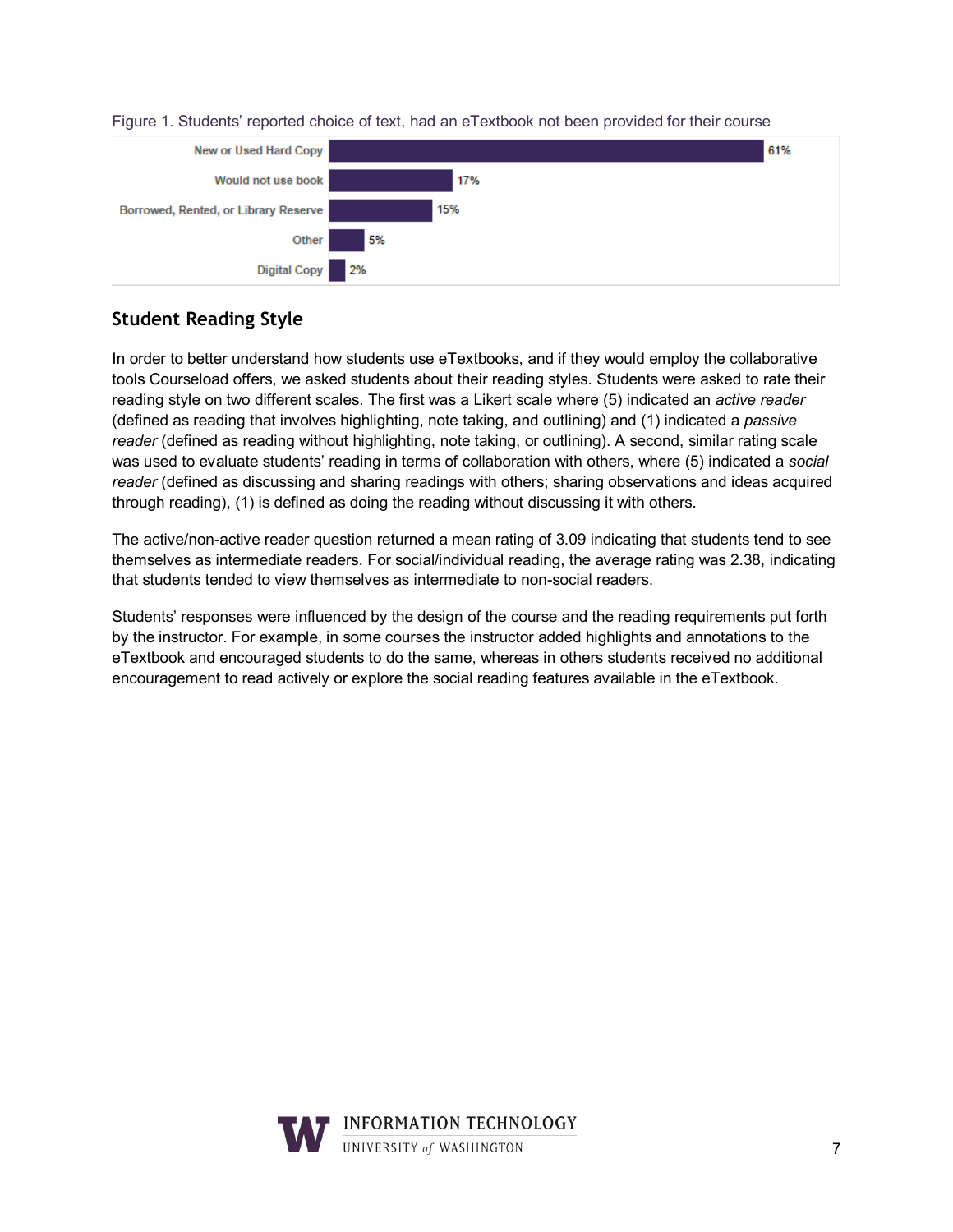## **FINDINGS**

## **QUESTION 1: What role do textbooks/eTextbooks play in the experience of UW students?**

#### **Key Points**

- Student and instructor use of the eTextbook varied substantially across courses.
- A quarter of students bought a hard copy of the textbook, even though an eTextbook was provided to them for free. Many did so because they disliked the eTextbook.
- 11% of respondents reported not using either the eTextbook or a hard copy of the textbook assigned for their class.
- Students reported reading about the same amount as they felt was necessary for success in the course.
- Student's beliefs regarding how much reading was necessary for success in the course regularly differed from faculty expectations.

#### **Role of eTextbook in the Course**

Instructors participating in the pilot varied in their reliance on the eTextbook. Some instructors used the eTextbook extensively, adding notes and highlights or requiring that assignments include quotes and citations from the text. More often the eTextbook was one component of a larger set of resources, with lecture notes, slides, and other readings. Courses varied in the importance of reading the eTextbook and its necessity for success in the course. While some instructors required their students to complete weekly reading assignments and comprehension quizzes, others created their own course materials or used the eTextbook solely as an optional reference.

#### **Student Textbook Purchasing Habits during the Pilot**

Despite the free eTextbook offered through the pilot, over a quarter of students said that they still purchased a hard copy of the textbook. Some of these students purchased a book before being aware of the course's free eTextbook and then decided to keep their hard copy. However 57% of students that purchased a hard copy wrote responses indicating that they made this choice because they disliked the eTextbook. A considerably greater percentage of Courseload users (34.7%) bought the hard copy of the text than did CourseSmart users (16.7%).

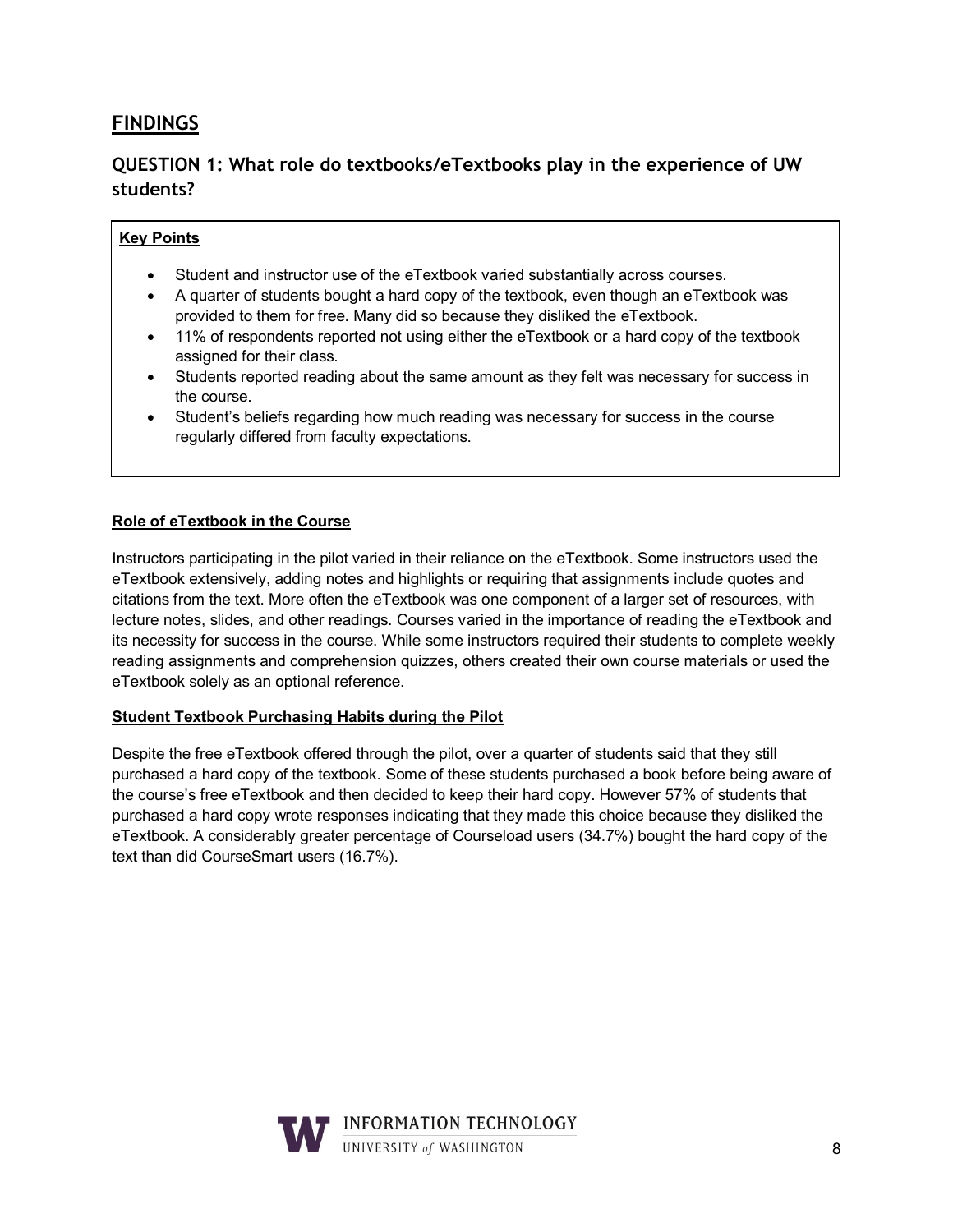#### **Use of eTextbook vs. Hard copy**

Of those who participated in the study, a majority only used the eTextbook that was provided to them but a surprisingly large minority, given concerns about price, purchased a hard copy to use instead of or alongside the eTextbook (Figure 2).



Figure 2. What type of textbook did the pilot participants use?

#### **Reading Completed by Students**

Students were asked how much of the assigned reading they completed for their course. Those responses were compared with students' reports of the amount reading necessary for success in the course. On average, students reported reading about the same amount as they felt was needed for success in the course (Figure 3). Generally, the amount of reading completed was less than the amount expected by the instructor, or thought by the instructor to be necessary for success in the course.

Figure 3. Students' reported completion of assigned reading and the reported amount of assigned reading needed for success.



How much of the assigned reading have you completed?

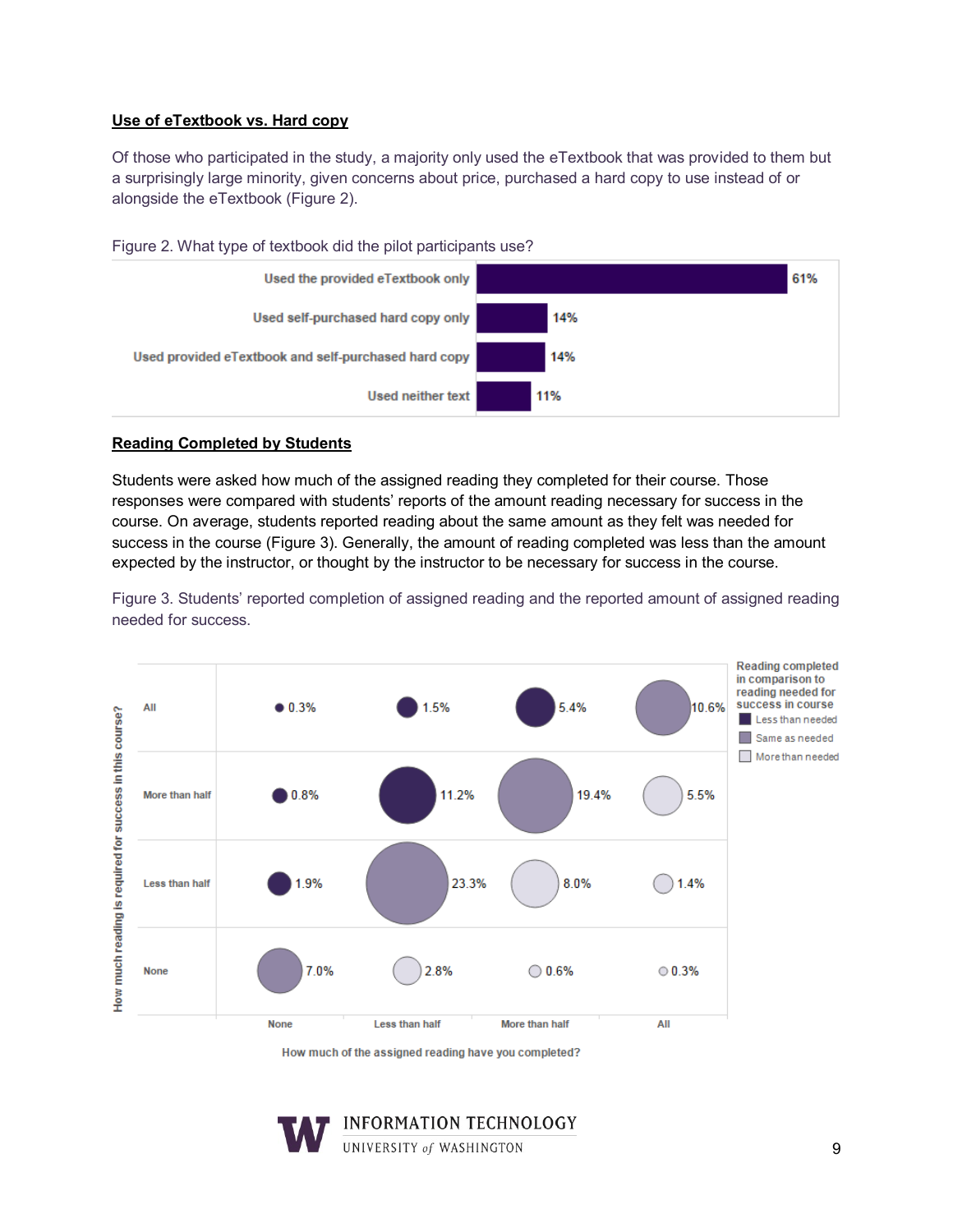## **QUESTION 2: Do eTextbooks enhance students' learning experience?**

#### **Key Points**

- The introduction of eTextbooks did not significantly impact the learning experience.
- Overall, students found both eTextbook platforms easy to access and use from a Web browser, but reported difficulties reading on mobile devices and while offline.
- Students preferred using hard copy textbooks for personal reading and note taking, but gave eTextbooks an edge in areas that took advantage of the digital format for searching and sharing.
- A substantial majority of students reported that use of the eTextbook had no effect on their performance in the course.

#### **Overall Impact**

Pilot findings suggest that eTextbooks had minimal impact on students' learning experience. It is important to note that both eTextbook platforms focused on providing a direct replacement for a printed book, and a publisher focus on "page fidelity" rather than on optimizing the material for a digital or mobile format. This emphasis meant that the eTextbook served as a substitute, rather than an enhancement, in most pilot courses. Students found more value in particular areas where the eTextbook offered features not possible in a printed book.

#### **Ease of Use**

How easy students found eTextbooks to use has direct bearing on the their contribution to students' learning. The evaluation survey asked students to characterize the relative ease of completing several activities using the eTextbook (Figure 4). For most activities--accessing the eTextbook, managing privacy, sharing notes--students found both platforms easy to use. The two areas where students encountered difficulties, mobile use and offline reading, greatly hindered the portability of reading materials.

Courseload usage data indicate that of 76,752 pages viewed by participants during the pilot, only 107 were viewed offline. In write in comments, students called offline access "impossible," "a nightmare," and "very difficult to set up." Reading offline with mobile devices, especially tablets, posed many challenges. One student told us, "I saw how useful the text was from the electronic version, so I purchased a copy to use when my iPad was offline." In write-in comments, students remarked on "screen fatigue" and "eye strain" from completing reading online.

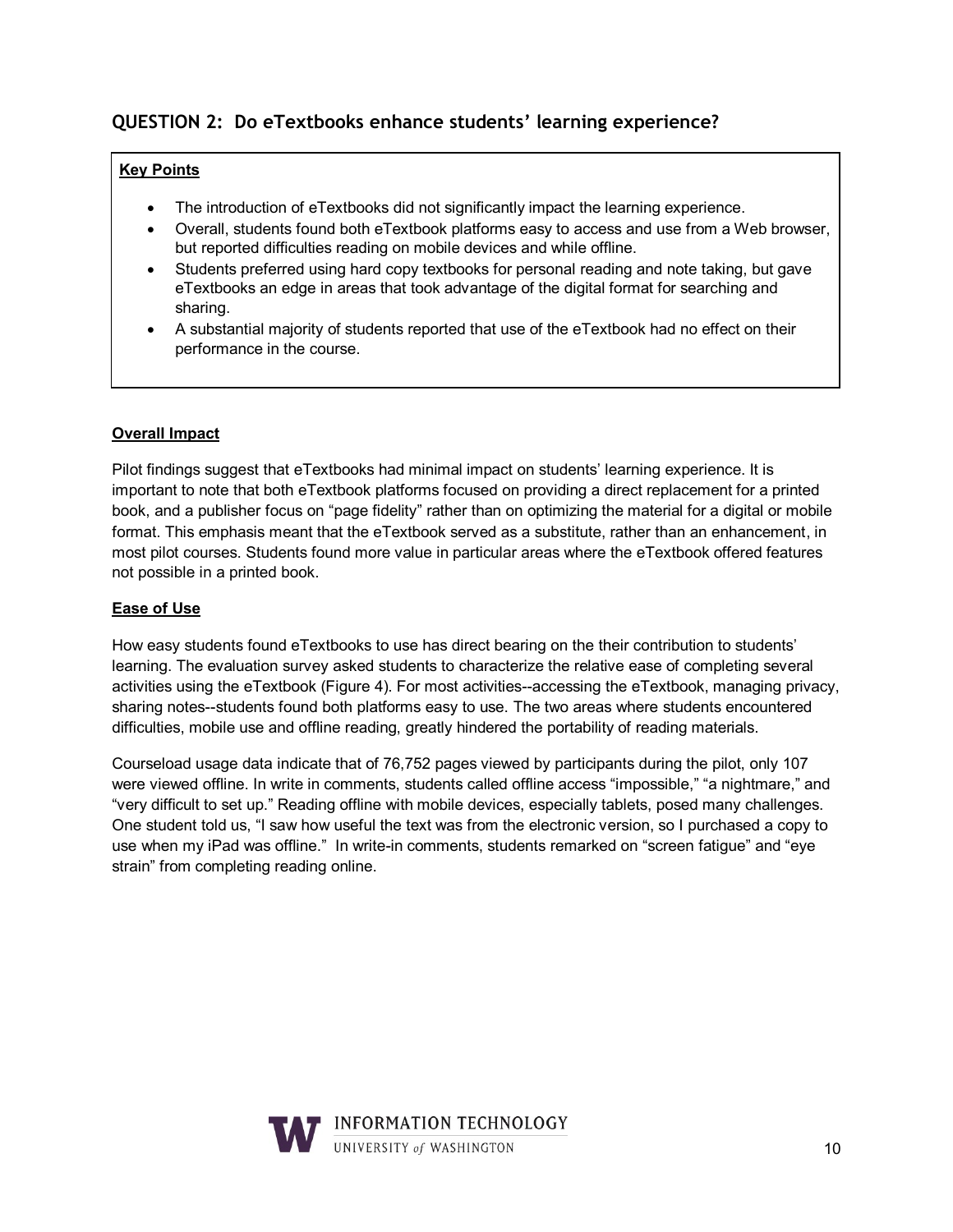

Figure 4: Student ratings of the ease of completing several activities using the eTextbook.

### **Accessibility**

Neither Courseload nor CourseSmart performed well in accessibility tests. Courseload initially offered an interface and content that was almost completely inaccessible to users with disabilities, while CourseSmart had an interface that required a student with a disability to request an accessible version which was primarily focused on screenreader (blind) users with "invisible" or remediated text. At the time of the pilot, this request process did not work smoothly for testers, requiring multiple requests. It also introduces questions of privacy and disclosure of disability to an outside entity. Over the course of the pilot, both platforms offered incremental improvements in accessibility; however, neither could come close to matching the content that students with disabilities currently receive in the form of alternate textbooks from on-campus services or off-campus repositories such as Bookshare. To ensure that all students have equal access to academic materials, the UW (through its non-discrimination policy) has a commitment to accessibility that extends to academic materials, information technology, and online resources. At the time of this pilot, neither eTextbook platform could be considered to provide this equal access to all students.

### **eTextbook vs. Hard Copy**

The survey asked students to indicate their preferences for completing various activities with an eTextbook or a hard copy (Figure 5). Students preferred eTextbooks for activities involving searching, sharing, and cross-referencing. These activities take advantage of the digital format and offer enhancements over the printed page. However, students preferred hard copies for reading and individual note-taking activities. These data suggest that eTextbooks have the most potential to enhance the learning experience when they offer new options beyond what is available with a hard copy book.

These patterns were very similar with Courseload and CourseSmart, emphasizing the similarities of students' experience with both platforms. The three activities where there was a statistically significant difference between the platforms were collecting notes, sharing notes, and re-reading; for all three, students using Courseload had a stronger preference for completing these activities with an eTextbook than did their peers using CourseSmart (Figure 6). In all other activities, no statistically significant difference was observed between the preferences of students who used Courseload and students who used CourseSmart.

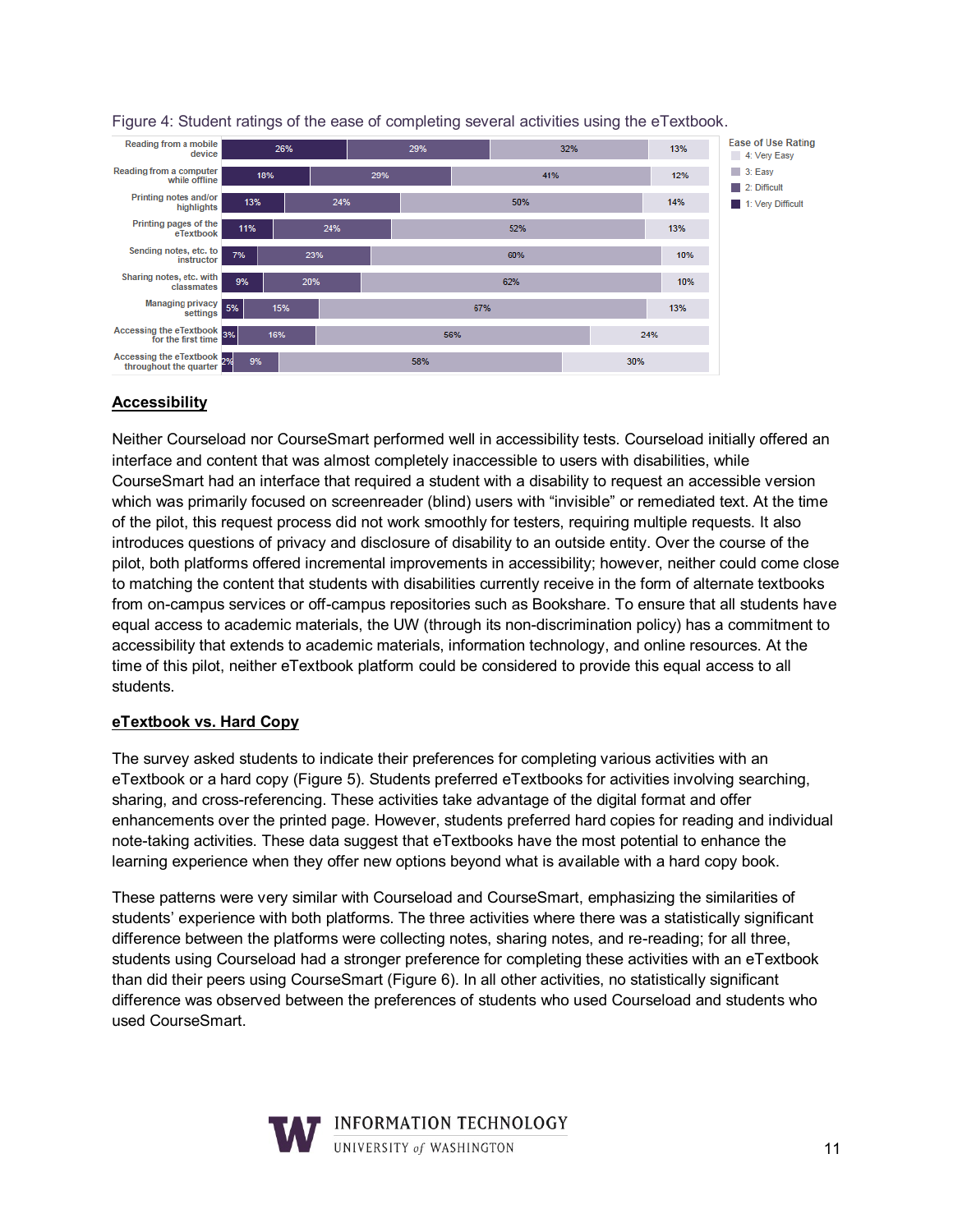

Figure 5. Student preference for eTextbooks compared to Hard Copy Textbooks for various activities: mean rating and distribution of rating categories.

Figure 6. 95% Confidence Intervals for the difference in eTextbook vs. Hard Copy Textbook preferences for various activities. Note: 95% Confidence Intervals that include 0 denote non-statistically significant differences. An asterisk denotes a statistically significant difference between the preferences of students who used Courseload and those who used CourseSmart.



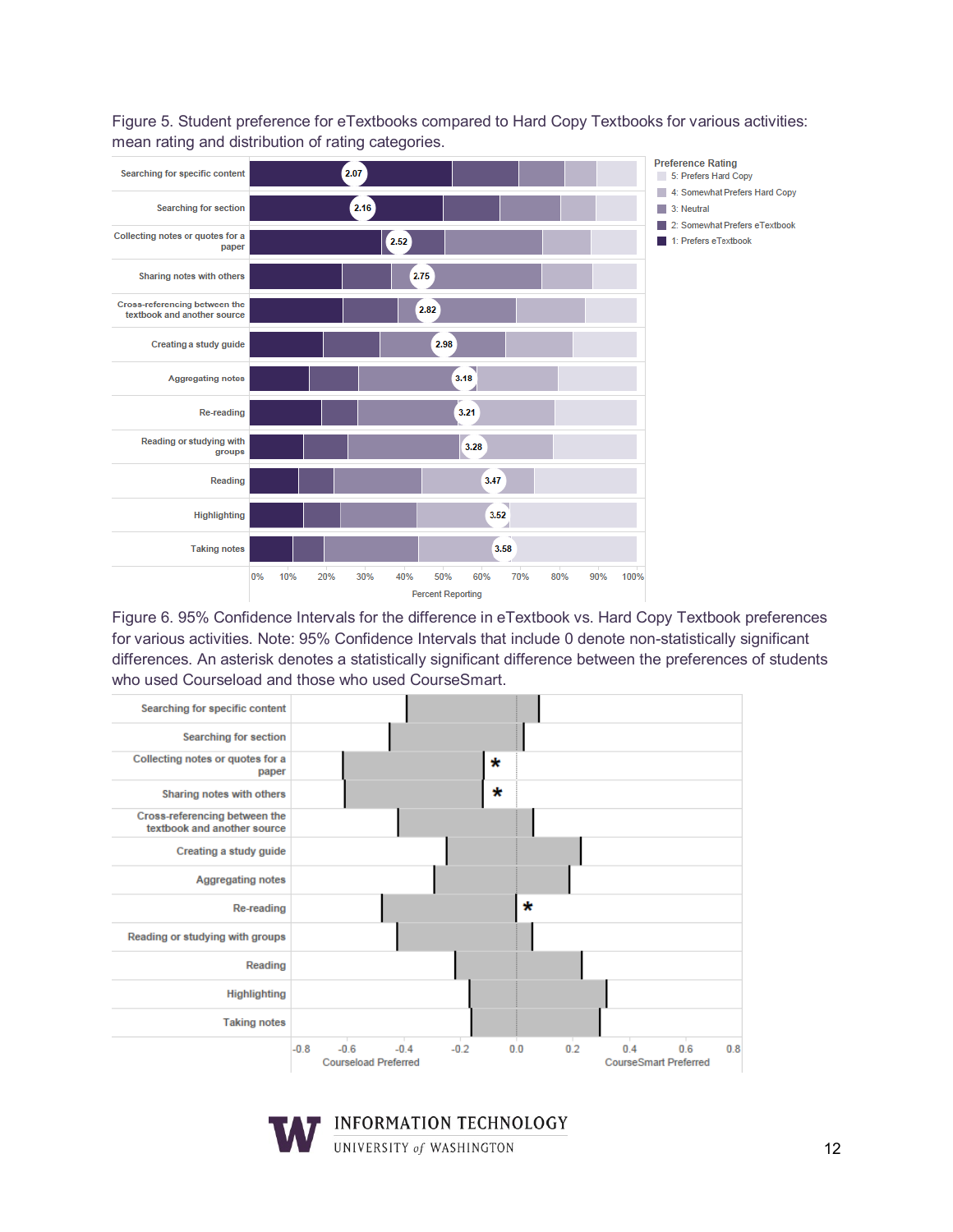### **Impact of eTextbook on Performance**

The majority of students using both platforms felt that the eTextbook had no impact on their performance in the course (Figure 7). A similar proportion of Courseload and CourseSmart students felt the eTextbook improved their grade (17.5% and 19.7%, respectively). Students who reported an improvement in grade were more likely to have completed at least half of the assigned reading (63% vs. 54.1%) compared to other students. Though these students were more likely to report considering an eTextbook a good value at any price (5.6% vs. 2.7%); inversely, they also had a greater proportion of students reporting that a discount of at least 51% off list price would be necessary for them to consider the eTextbook a good value (78.6% vs. 65.8%).



Figure 7. Students' perceived effect of eTextbook on their course grade, by eTextbook platform.

Students' positive comments about eTextbooks centered on the convenience of access and the search function. One student wrote, "Having the text on my phone made it easy for me to read during down time. I didn't have to carry a book with me wherever I went. I read more of the assigned reading from this book than the others that were hard copies." Another student felt that the best thing about reading with the eTextbook was "[t]he ability to search for certain passages or keywords that I needed to focus my learning on."

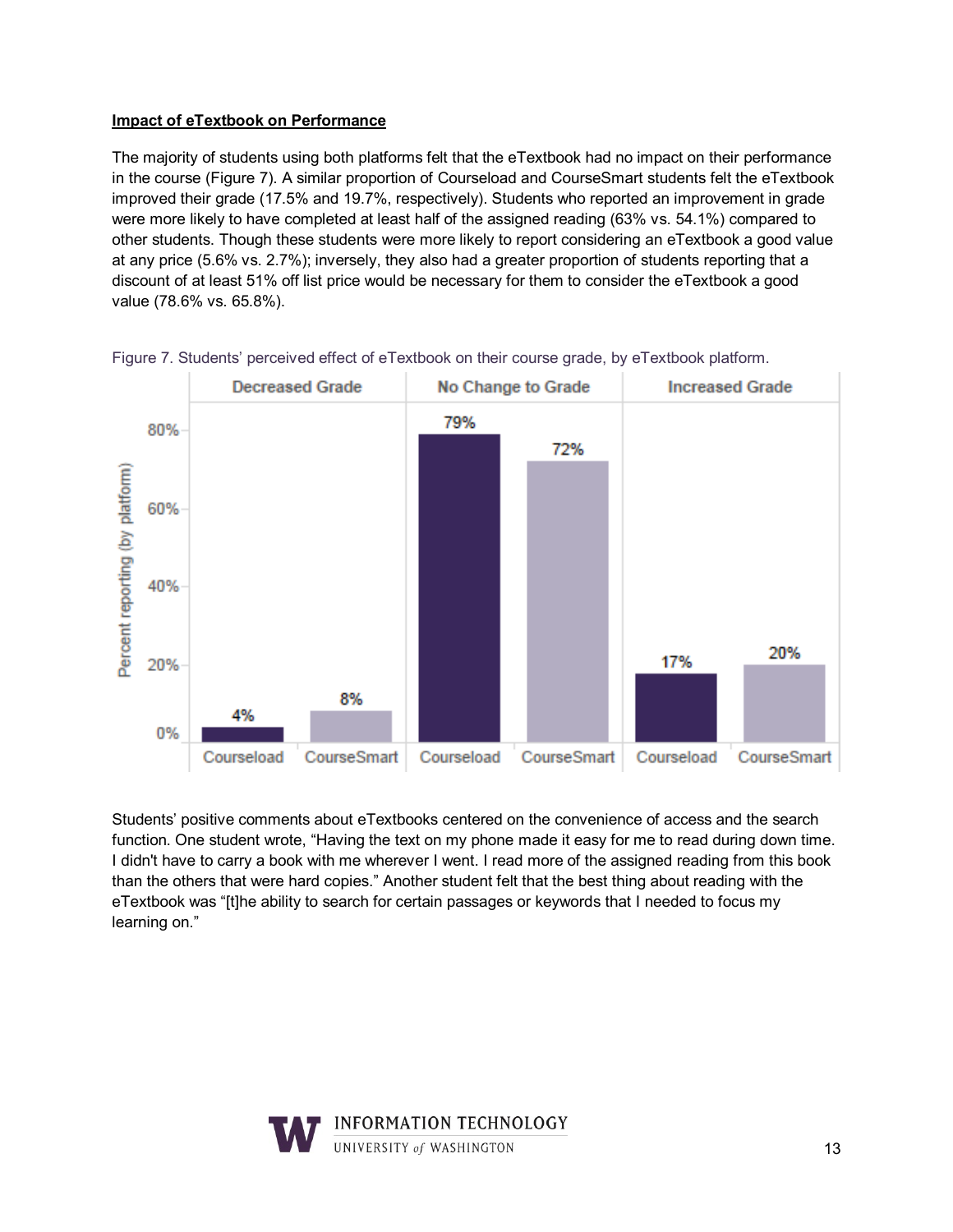## **QUESTION 3: Are eTextbooks a productive site for collaborative learning?**

#### **Key Points**

- eTextbooks were not widely utilized as a site for collaboration.
- A substantial majority of students responded that use of the eTextbook had no effect on their interaction with the instructor or their classmates.
- High instructor use of collaborative features did not significantly change students' perception of collaborative features.
- Overall, students ranked collaboration features as their lowest priority.

#### **Use of eTextbooks for Collaboration**

Collaboration was a primary motivation for piloting two platforms since Courseload offered features allowing instructors to share notes on particular pages with students and students to share their notes with the instructor and with each other. Indiana University's report on eTextbooks focused specifically on this aspect of eTextbook use. The UW pilot focused around instructor choice in platform selected and in how it was integrated into the course, as well as in student choice in how they utilized the available features. This approach meant that the pilot closely paralleled real-world adoption at the UW. While several instructors gravitated toward Courseload over CourseSmart because of these collaboration features, pilot results show these features were seldom used. Even among repeat users of these technologies, collaboration was not a priority. The main reason instructors gave for not using collaboration features was the amount of time required to mark up a text and share notes with students. They also commented on already having robust feedback and interaction mechanisms in place for their courses and that they did not need one more place to check for questions and comments.

In the 11 courses that used Courseload, only one course had more than three page notes shared by the instructor with students--while that one course had 150, six courses had zero shared notes (Figure 8).



Figure 8. Number of instructor page notes for each Courseload course.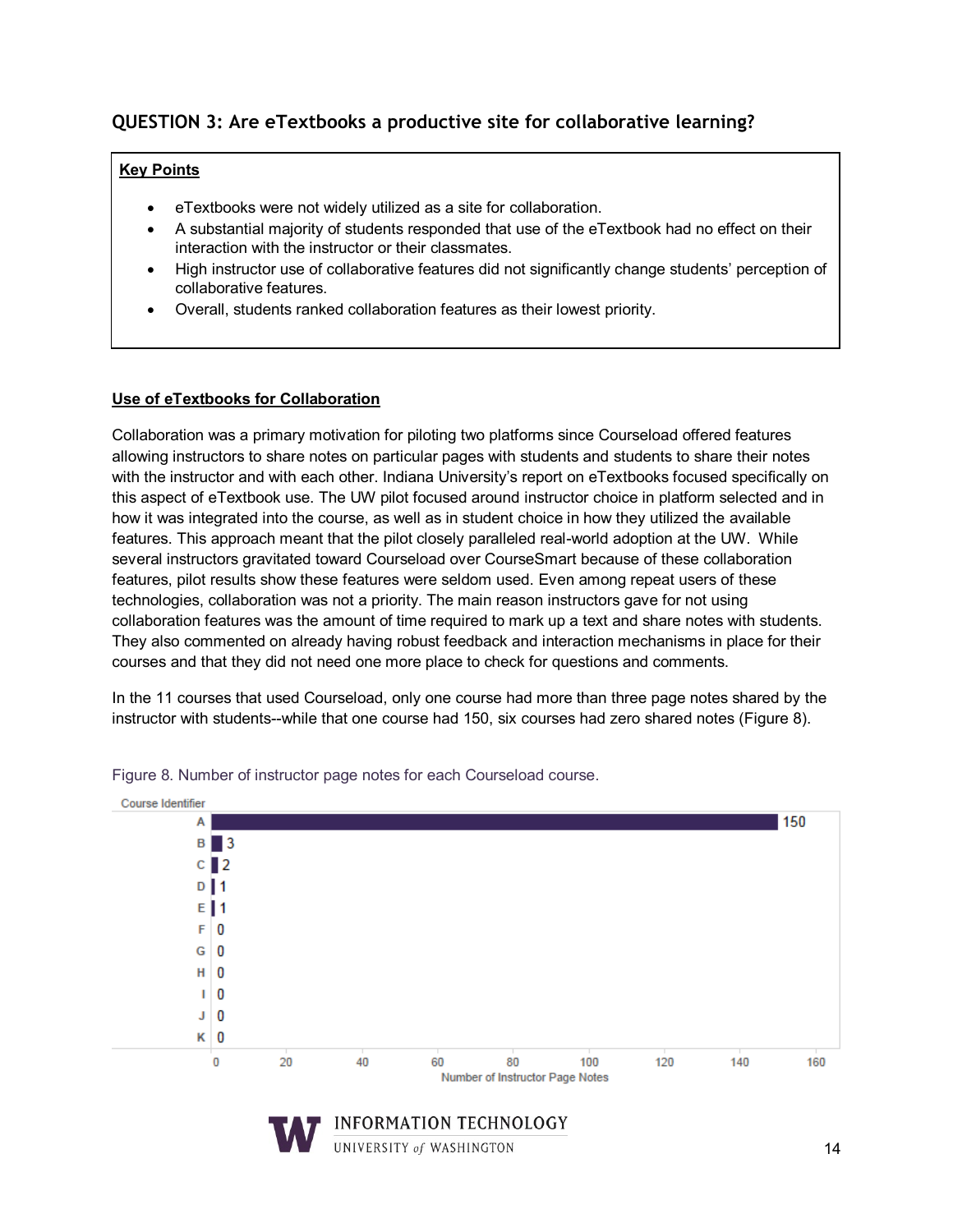#### **eTextbooks did not Enhance Collaboration**

Even in the Courseload course where the instructor made 150 page notes, a substantial majority of students reported "no change to interaction." The same was true (although to a slightly lesser extent) with other Courseload courses where the instructor made little or no use of collaborative features and in CourseSmart courses where sharing features were not prominent (Figure 9).

Figure 9. Students' perceived effect of eTextbook on their interaction with the course instructor, according to eTextbook platform (with single high-interaction Courseload course separated from other Courseload courses).



Surveys also asked students to indicate the effect eTextbooks had on their interaction with their classmates. The response to both platforms was very similar, with an overwhelming majority of students citing "no change to interaction" regardless of the platform used, even though collaboration features were emphasized with Courseload's model compared to CourseSmart's (Figure 10).



Figure 10. Students' perceived effect of eTextbook on their interaction with each other.

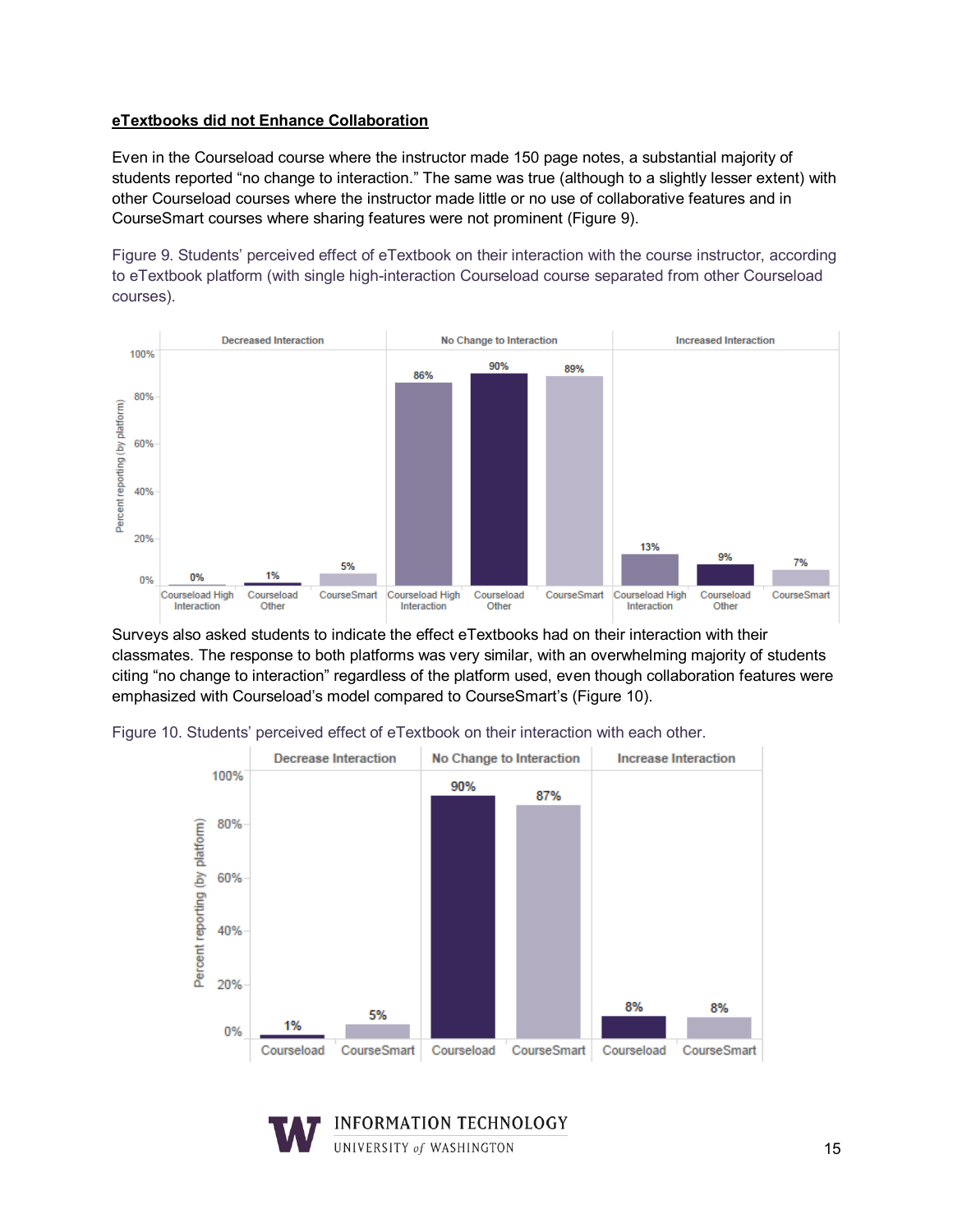#### **Collaboration is a Low Priority**

When students were asked to prioritize eight eTextbook features, collaborative features were the lowest ranked for both Courseload and CourseSmart (see Figure 11).



Figure 11. Priority rankings for collaboration features, by eTextbook platform.

The low prioritization of collaboration is not surprising given that the features were seldom used and that most participants in the pilot ranked themselves as more non-social than social in their reading habits. The role of reading in most courses did not require students to be particularly collaborative and social in their approach in order to succeed in the course. It is possible that disciplines that focus on multiple perspectives in readings, such as a reading-intensive course in the Humanities, may have utilized these features more actively. Several close-reading focused courses applied to be a part of the pilot, including a poetry course that would have made shared annotation an assignment, not a supplement. None of the texts for these courses were available in eTextbook versions in either system.

The response from the one Science instructor who used both platforms in his course during subsequent quarters summarizes the collaboration data from this pilot. He found that both platforms met the same need for him--general access to the text. He did not have time or inclination to introduce the eTextbook as another site for collaboration, since he already has a very interactive class activities: group projects, extended office hours, field excursions, online discussions, and email exchanges. This instructor did not make use of the features available in Courseload to interact with his students, but was curious if students would use them to interact with each other. In his view, students did not use the features because the type of interaction that Courseload was attempting to promote was "the wrong kind of interaction." Instead, he indicated that eTextbooks should focus on providing rich "interactions between eTextbooks and other readings and online resources."

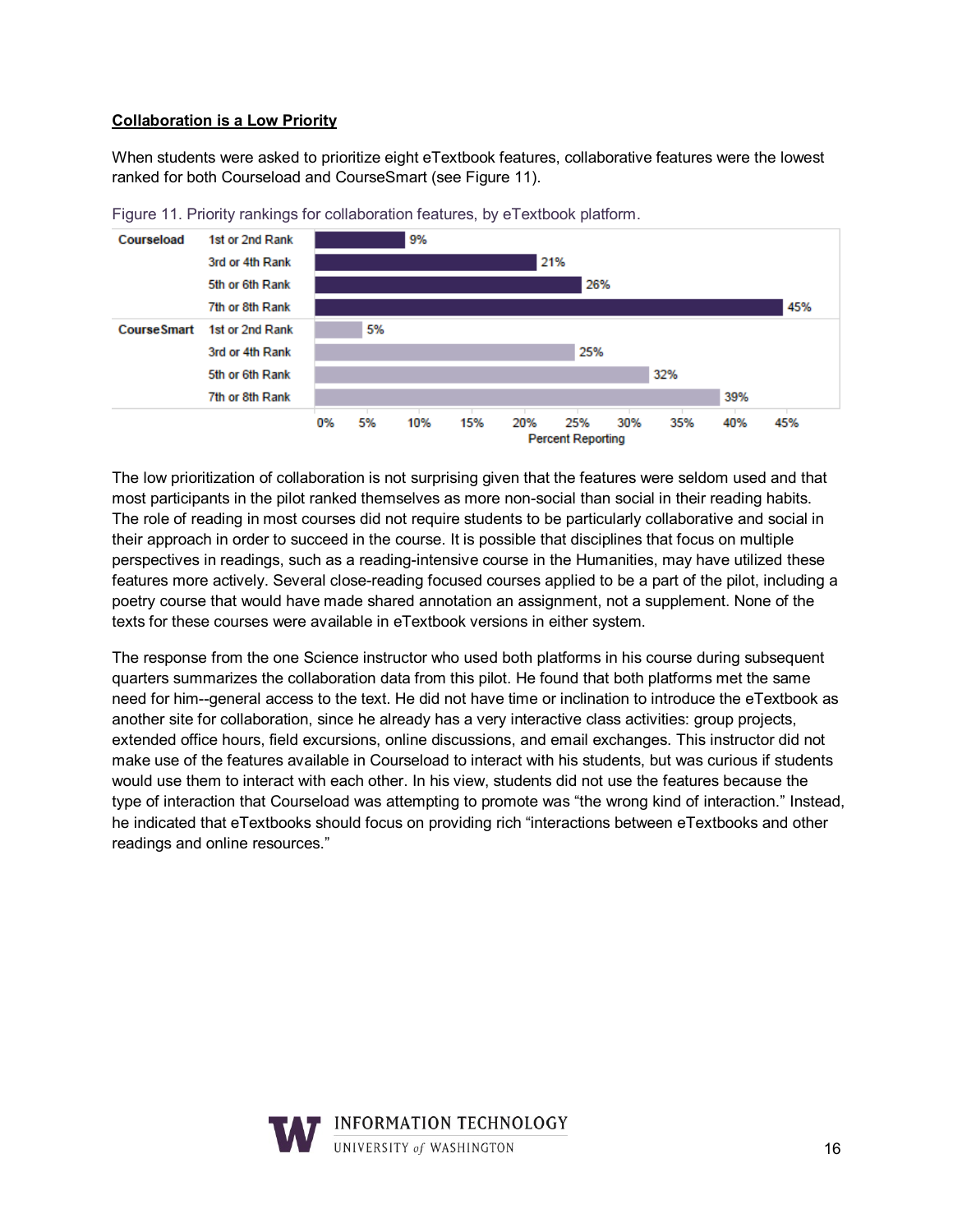## **QUESTION 4: Are eTextbooks a viable solution to the rising costs of textbooks?**

#### **Key Points**

- Price is students' top priority. It was also the reason some faculty joined the pilot.
- Students expected a considerable discount for online text.
- Limited availability and length of access makes eTextbooks a poor value.
- Students did not like Courseload's course-based purchasing model.
- Discounts on eTextbooks were not as high as expected. Other programs like renting hard copies or buying used and selling back provide better savings to students.
- Paying the same price or more for features does not seem viable at this time--students who felt eTextbook improved their grade were more price-conscious than other students.

#### **Price is Students' #1 Priority**

Students were asked which factors are most important for the UW to consider when determining the future of eTextbooks on campus (Figure 12). 73% of participants ranked amount of discount as their first or second priority, while only 5.5% of participants ranked it as their lowest two priorities. These results were consistent with students' write-in comments about what they liked best about the eTextbook, which overwhelmingly cited the fact that it was provided for free.

Faculty are also concerned with the rising costs of textbooks. For one instructor, the price of a textbook is her "first consideration" when choosing a text. She also said the price of one of her favorite textbooks is so expensive that she is too "embarrassed" to ask students to purchase it. Another professor said that the rising cost of textbook is pure "greed," and a major motivator for his participation in the pilot was the fact that his students would get a free text.

Figure 12. Student priority ratings for eTextbook qualities. Dark (left) bar indicates frequency of quality being ranked in students' top two priorities. Lighter (right) bar indicates frequency of quality being ranked in students' lowest two priorities.



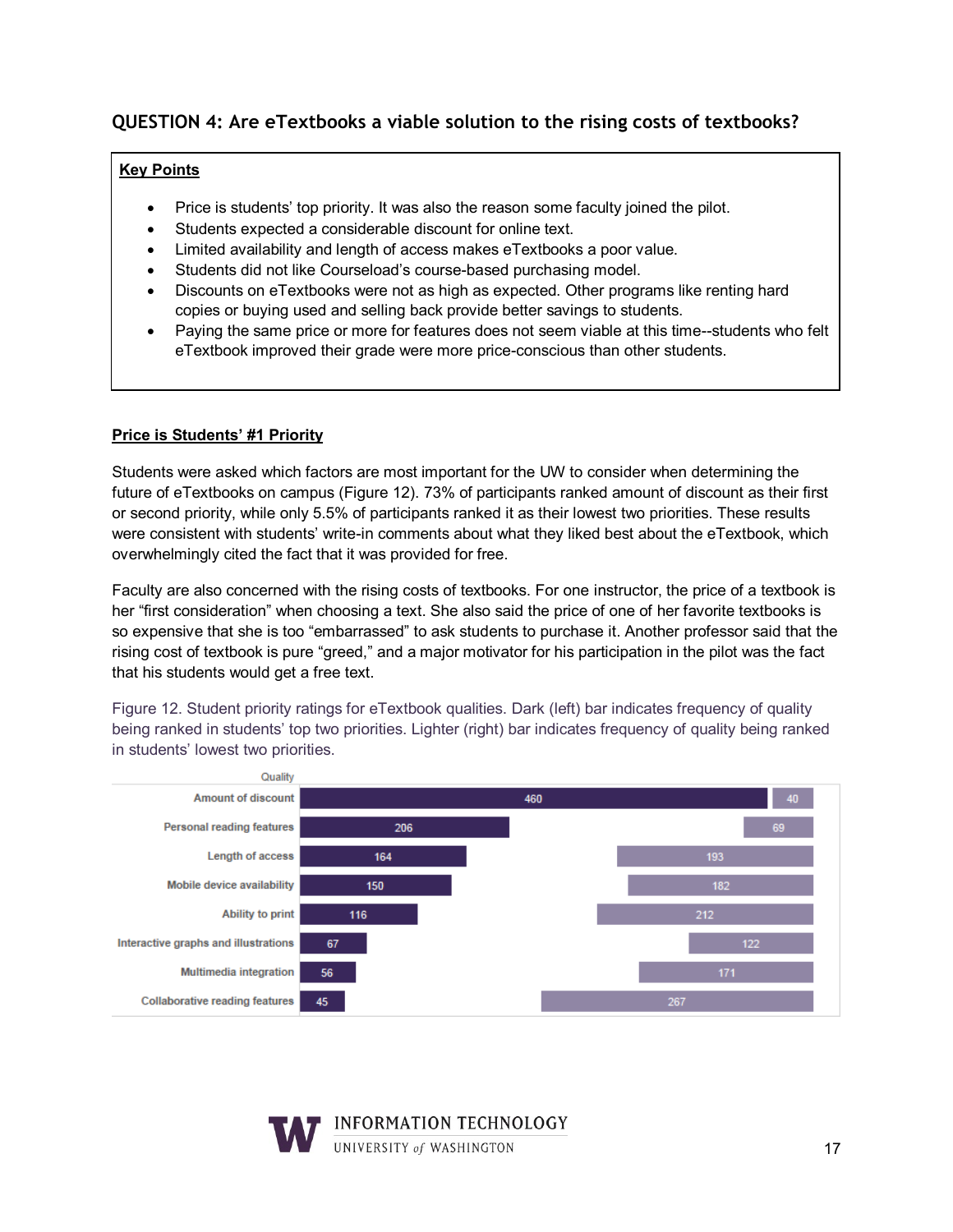The survey included an item assessing students' opinions on how much of a discount an eTextbook should be compared with the hard copy version in order for them to feel it was a good value. Their responses support the results reported above - price matters (Figure 13). While these results may be indicative of students' frustrations with the eTextbook, it also shows the importance that students place on value when choosing a textbook.



Figure 13. Student opinions on amount of discount necessary for an eTextbook to be a good value.



#### **Students Unhappy with Courseload's Purchasing Model**

Courseload's model emphasizes collaborative features, and requires that all students in the class purchase the Courseload eTextbook. The survey asked students how they felt about being required to pay for the book via a course fee. A majority of students were unhappy with this arrangement, and only 22% were happy or very happy with this system (Figure 14).

Figure 14. Student opinions of the Courseload model.



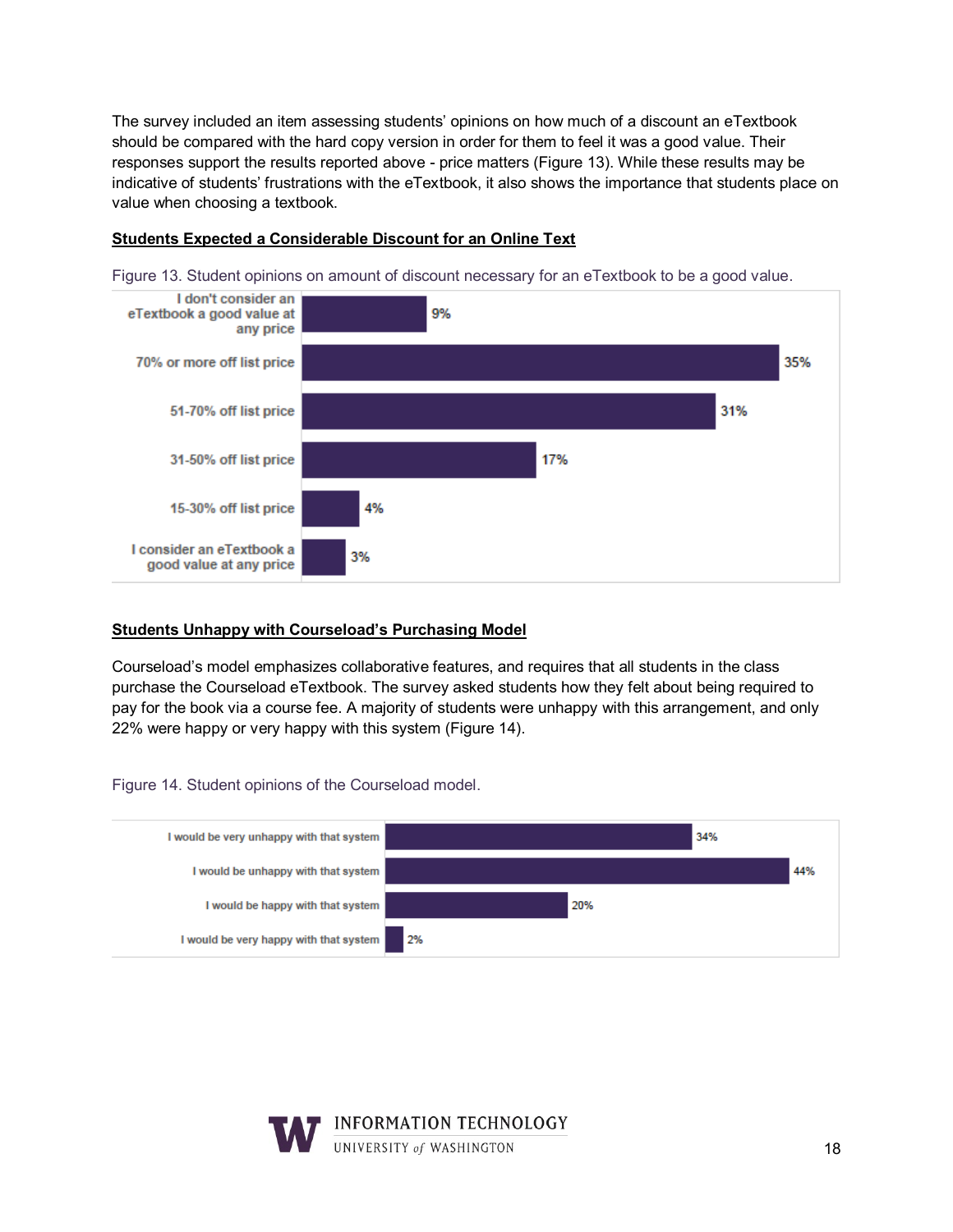#### **Conversion to eTextbooks Adds Costs in Faculty Time**

Several instructors commented on the role of textbooks as parts of a "repository" of resources including video, lectures, assignments, and other materials. As such, a high cost was associated with changing a textbook, because of the reevaluation of other materials and the adjustment of lecture notes involved. These concerns also drive faculty adoption of course packs comprised of articles and chapters instead of whole textbooks, as adjusting any one piece of these materials has a smaller impact on the whole learning environment. Instructors made it clear they were willing to commit to the involved work, but only if the value for students was clear.

#### **Discounts on eTextbooks Not as High as Expected**

Despite the high importance students put on textbook price, both eTextbook platforms failed to provide textbook discounts exceeding those available through other options. Throughout the pilot, we found that the average textbook discount, taking into account fees, was approximately 40% off MSRP. Other studies, like those at Daytona State University (Graydon, Urbach-Buholz & Kohen, 2011), have found that eTextbook systems save students at most a dollar compared to buying the textbook new and selling it back to the book store.

At the University of Washington, though price continues to be an area of innovation in eTextbook sales, students are also finding ways to reduce costs through sharing textbooks, using library reserve systems, and through the hard copy textbook rental system offered by the UW Book Store, which currently offers significantly higher savings than the eTextbook rentals piloted. These systems continue to make current eTextbook models an unpopular investment for students.

#### **Limited Availability and Length of Access of eTextbooks**

Student preference for long-term or short-term access to the eTextbook were mixed. We included "length of access" in the list of factors that we asked students to rank-order based on what should be most important to the UW moving toward eTextbook adoption. While 26% of respondents ranked length of access as their number 1 or 2 priority, even more (31%) ranked it as their last or second-to-last priority. We also asked students how long they would like to have access to the eTextbook they used for the pilot after the class was complete. Most students said that they did not need access to the textbook after the course was complete, though 27% wanted access for their time as a student at the UW and 22% wanted indefinite access to the eTextbook (Figure 15).



#### Figure 15. Students' desired duration of eTextbook access.

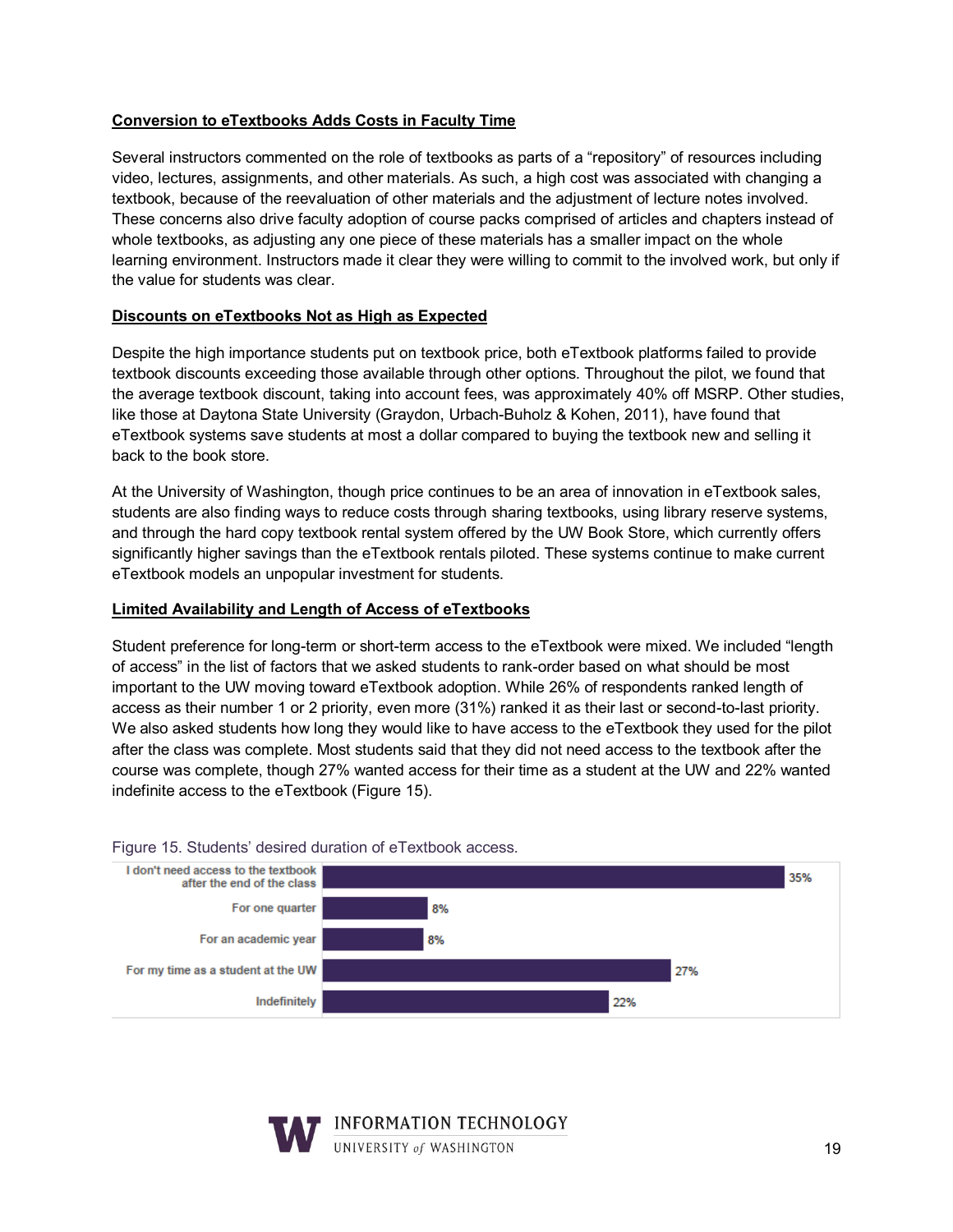## **QUESTION 5: What role should IT play in eTextbook adoption?**

#### **Key Points**

- Integration and technical support are two areas where IT can and should pay a pivotal role.
- UW-IT conducted extensive examination of how each platform was meeting needs for accessibility and found both offerings had significant limitations.
- Continued evaluation and monitoring of accessibility in the eTextbook arena should be a key component of future deployment plans.
- UW-IT staff time to contact publishers, discover and clear eTextbook rights was a major cost during the pilot. IT resources can best used in partnership with the University Book Store and UW Libraries, and their established relationships with publishers.

#### **Limitations of the Pilot**

During the eTextbook pilot, UW-IT staff handled almost all logistics, including book purchasing, publisher contacts and as faculty recruitment, LMS integration and technical support. This gave IT staff a valuable experience in understanding the logistics and complexities involved in delivering traditional textbooks as eTextbooks.

UW-IT took several measures to simplify pilot logistics. UW-IT paid for student textbooks to avoid costly purchasing and billing integrations. IT staff also spent significant time securing book rights and establishing individual course integrations. These pilot measures would not be sustainable in a system available to the whole campus. In addition, the piloted solution did not prove effective for course packs, open source textbooks, and readings added to a course ad-hoc, which have been managed in the past by the UW Libraries.

UW-IT efforts in user support, vendor relations, and integration have been effective in the past and continued to be effective here. We recommend that in future eTextbook efforts UW-IT partner more extensively with other campus groups which hold the expertise to make textbook acquisition, publisher relations, course packs, and other course readings effective and efficient. Students with disabilities should be included in future evaluation groups. This pilot also did not address an important opportunity for partnership, the role of pedagogy in textbook use, and the changes online textbooks may allow in pedagogical practices. Campus partnerships with the Center for Teaching and Learning, the Libraries, and the UW Book Store provide opportunities in the ongoing development of teaching and learning practices in textbook and online material use.

#### **Technical Integration, Support, and Related Innovations**

During the pilot, online textbooks were delivered through a Learning Tools Interoperability (LTI) integration with Canvas. LTI is a common standard of integration in educational technology. LTI allows student identities and login sessions to be passed from a product such as Canvas to the eTextbook systems through an integration that, to students, looks like a link on a course page. This integration could be set to deliver the student to any page in the assigned textbook in CourseSmart.

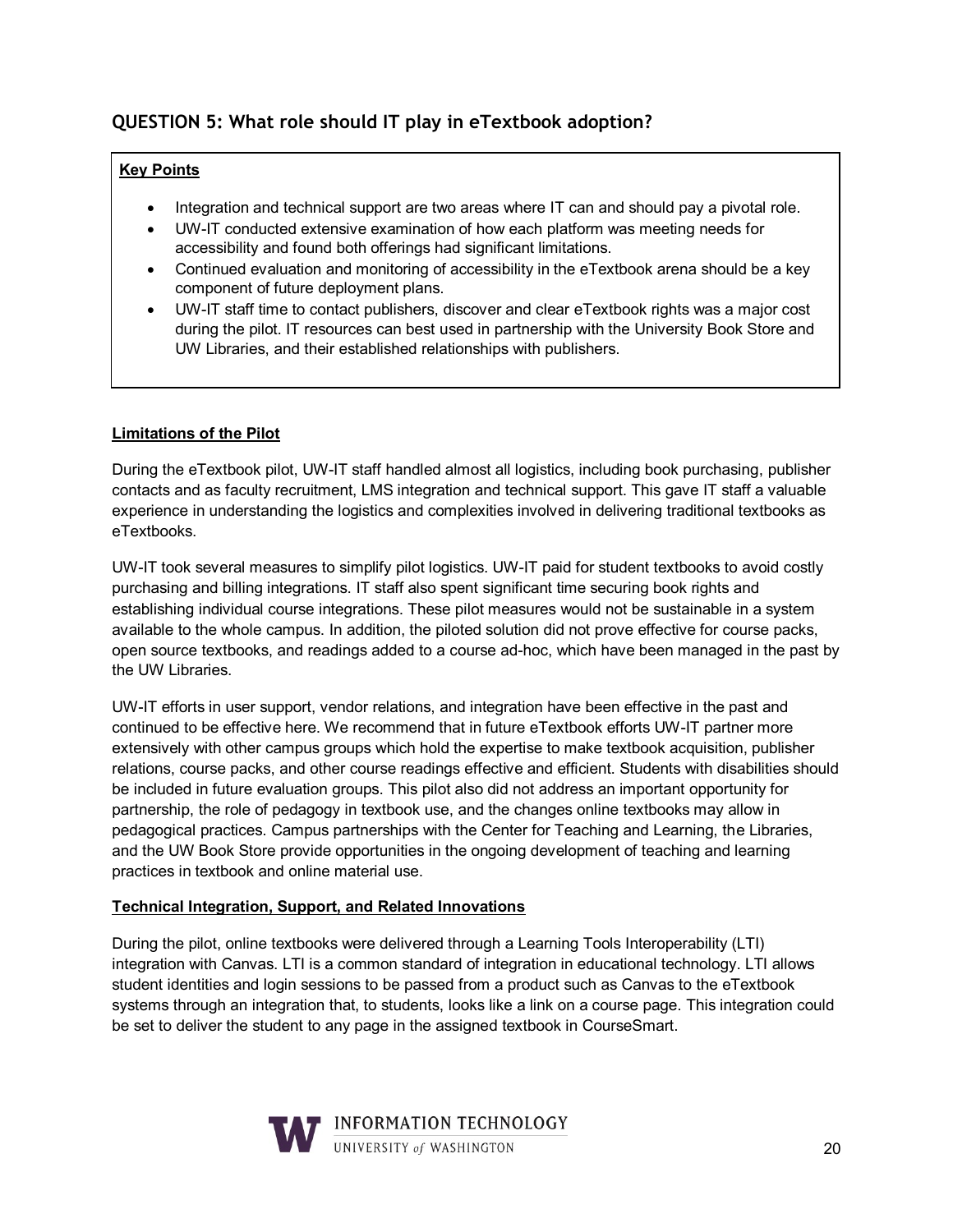Figure 16. Students reporting whether a problem was encountered and if so, whether support was needed.



As shown in Figure 16, the need for technical support was generally low. The most common problems reported to UW-IT staff involved access to the text. Students experienced trouble accessing eTextbooks on both platforms. These issues regularly eliminated their access to the textbook for several days while a support staff contacted vendor engineers. The online textbook systems depended on the LTI link to make sure the student was enrolled each time they accessed the textbook, and this close watch on enrollment and digital rights led to limitations in offline reading (a major complaint of students).

In addition to improved offline functionality and access, faculty asked for improved integration with the online textbook systems. One faculty member expressed bewilderment that while a normal webpage can contain a YouTube video, a short survey, and a section of text and images, his students could not move seamlessly between learning experiences in the Canvas LMS, Tegrity Lecture Capture, and the eTextbook system. He envisioned a system where video, text, quizzes and more resources could live alongside each other, and provide information to each other. Innovations in integration would be desirable in an eTextbook platform, reflecting pressures towards interoperability in other forms of technology. In the short term, the pilot team looks forward to continued observation and conversation around eTextbooks on campus, as tools mature and more in-depth integrations become possible.

#### **Accessibility**

The pilot team tested the accessibility of the offerings from both vendors using a variety of assistive technology such as screen readers, (JAWS, NVDA, VoiceOver), screen enlargement, (iOS, ZoomText, browser-based), Speech to Text (NaturallySpeaking) and Text to Speech (ClaroRead, NaturalReader, TextHelp) as well as basic keyboard-only navigation. Perhaps the simplest and most telling evaluation method sets aside the standard mouse and attempts to access all the functions and features of these products with only the keyboard, a technique that quickly reveals the shortcomings of any vendor's product if accessibility has not been considered as a design element from an early stage of the development process.

The participating eTextbook platforms are closely wedded to not only the printed page model, but they also wish to retain close control of the content. Their approach limits the ability of common accessible technology tools to connect with content and often affect access to the functionality and features the systems wish to highlight. For example, Courseload's ability to zoom the content resulted in a reasonable enlargement for those with minor visual impairment; however, it did not enlarge any of the surrounding controls for features such as highlighting or collaboration. In the case of CourseSmart, structural information in the content in the form of heading markup is ignored and is instead used as a crude navigation technique to bring blind users into each page. Both vendors offered a reading experience that was page-at-a-time, requiring activating a link to move to the next page. This is significantly different than the types of formats students who currently receive alternate content experience. Such examples include books exported to MS Word, accessible PDF, or DAISY formats.



**INFORMATION TECHNOLOGY** UNIVERSITY of WASHINGTON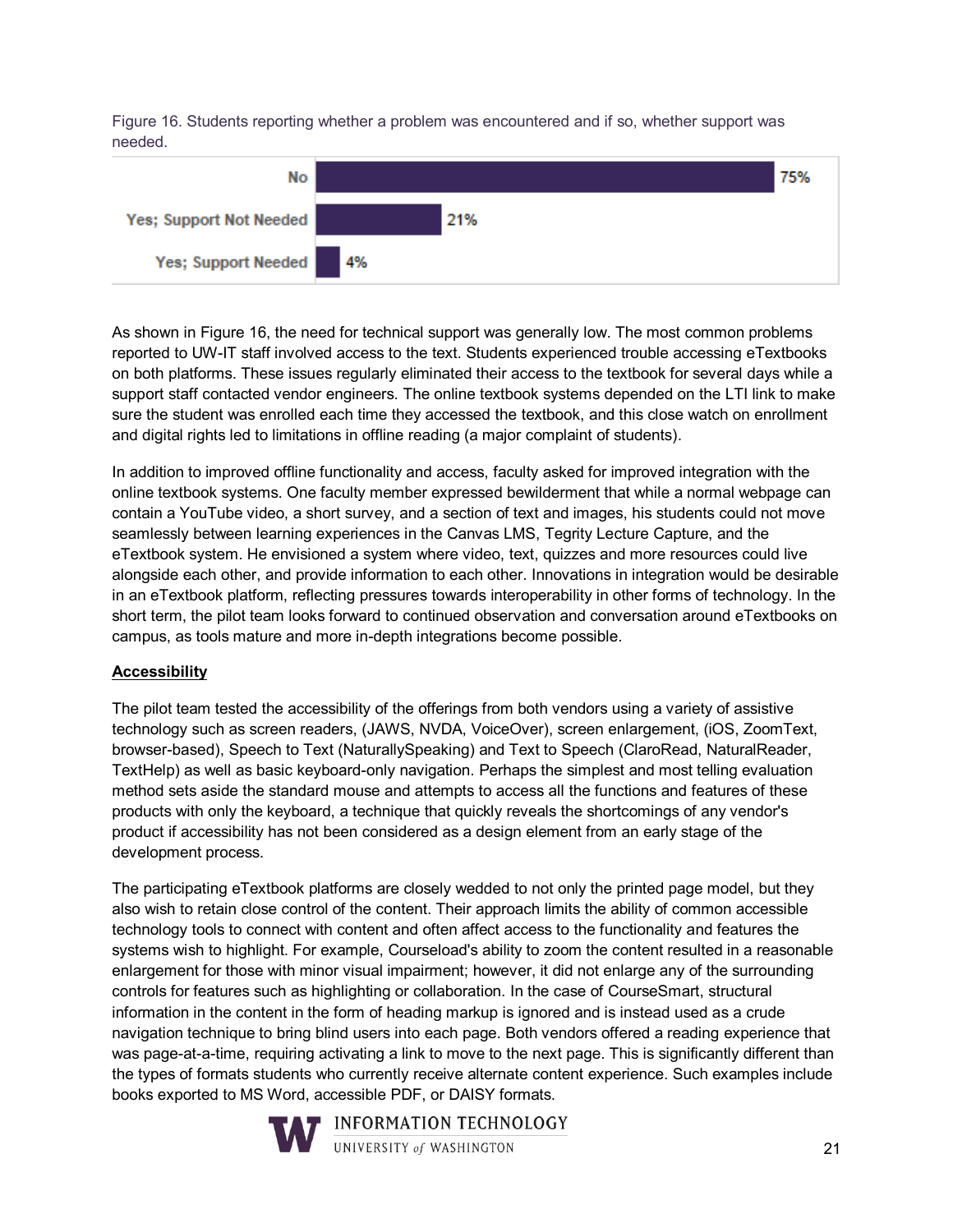Future projects to evaluate and deploy eTextbooks should include accessibility as a core consideration. Vendors that do not offer an interface and content that is accessible to all students need to be informed this is a primary consideration for the UW. Evaluators with accessibility experience should continue to be involved with assessing any eTextbook solutions considered for possible deployment on campus.

#### **eTextbook Acquisition Barriers**

Throughout the pilot, UW-IT staff asked teachers for their textbook preferences, communicated those preferences to vendors, checked for the availability of electronic distribution rights, and where possible, secured rights to books which were not available electronically.

In several cases, organizational silos within publishing houses made it time consuming to discover what branch or person could approve electronic access rights. Once rights were secured, some publishers required three to four months to transmit the electronic files to Courseload or CourseSmart. This time delay necessitated work well in advance of the quarter, sometimes conflicting with delays in the course schedule, changes in instructor, or new textbook editions.

We also spoke with a number of instructors who used several textbooks or a collection of essays rather than a single textbook. In either case, the pilot did not fit well with their needs. Instructors who use several textbooks often select sections from each textbook, which the current pilot did not support. A number of otherwise interested faculty were unable to join the pilot, and discussed wanting to collect a course pack of essays, book chapters and other materials. A system ready for broad adoption should support students by providing a consistent and powerful reading experience across all these cases, giving students the chance to connect readings across courses.

Further supporting the idea that eTextbooks are not yet ready for broad adoption, the UW Book Store supplied the pilot team with information from their own CourseSmart integration, which makes eTextbooks available to students where publisher agreements allow. The University Book Store has found that only 578 out of the nearly 4000 titles offered across all three UW campuses were available in a digital format. Of these titles, only 912 individual eTextbooks were sold to students, accounting for less than 1% of all textbook sales. During these two quarters, the height of the eTextbook pilot, pilot eTextbook usage was greater than combined CourseSmart use through the UW Book Store.

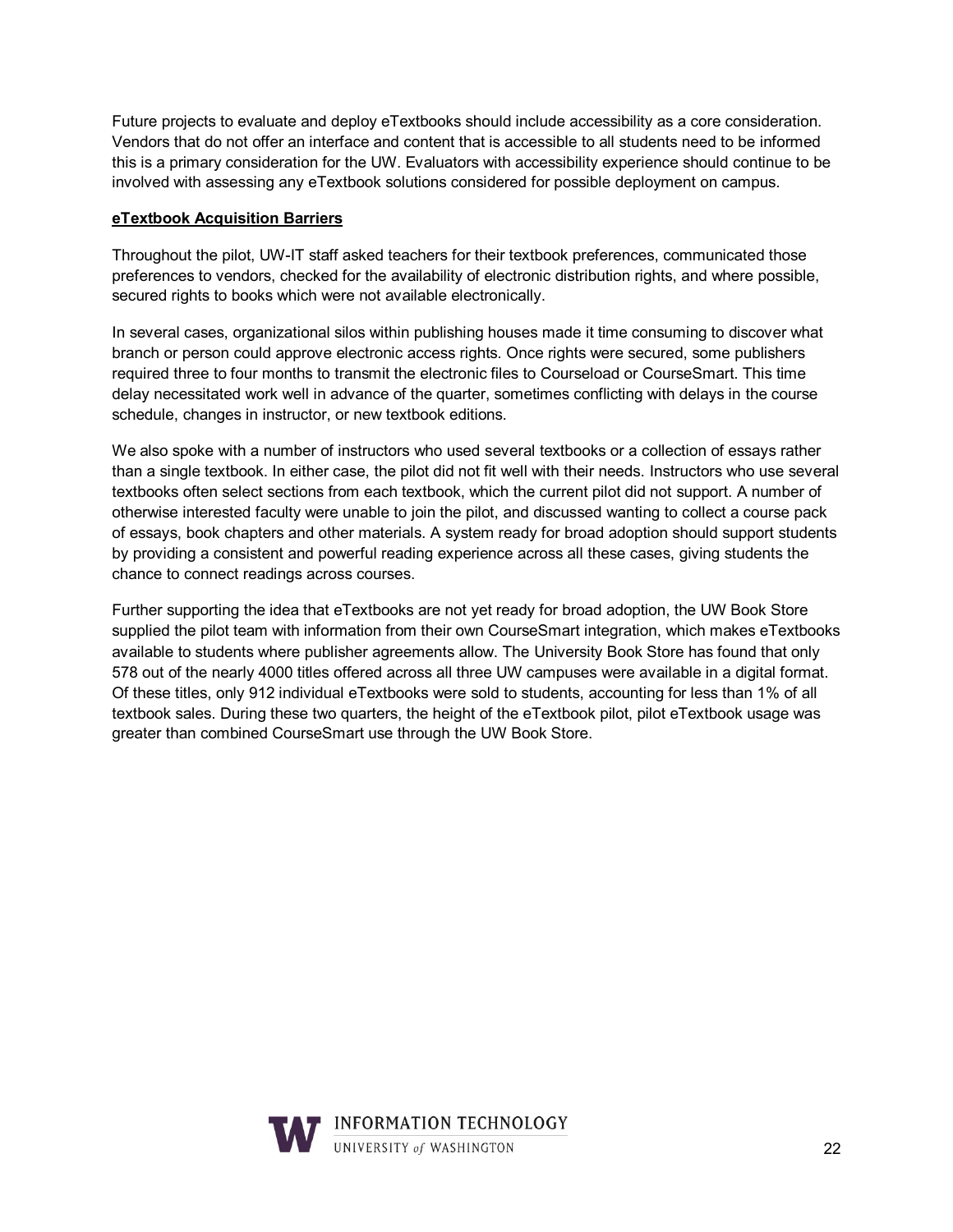## **CONCLUSION**

### **QUESTION 6: Should the UW adopt a single eTextbook platform at this time?**

#### **Key Points**

- Based on pilot results, pursuing widespread adoption of either CourseSmart or Courseload is not recommended at this time.
- It is important to continue to monitor the evolving eTextbook market, since advancements in several key areas, as described below, would warrant new engagement in this space.
- Content and quality remain vital aspects of any course resource, including textbooks.
- UW-IT should partner with other UW units to explore solutions beyond eTextbooks that provide options for online readings and other course resources.

#### **eTextbook Adoption**

Pilot data do not support pursuing widespread adoption of either CourseSmart or Courseload at this time. Rather, the UW should continue to explore eTextbooks and other online resources. The University Book Store currently provides some eTextbooks through CourseSmart to students, which students can continue to purchase as desired, when titles are available.

#### **Monitor eTextbook Developments**

The eTextbook market is evolving rapidly as providers like Courseload and CourseSmart refine their products--and as new options arise. It is important to continue to partner with instructors and departments to monitor this space. Developments in the following areas warrant additional exploration and possible renewed engagement with eTextbooks.

#### *1) Think of the eTextbook as part of a larger learning ecosystem*

Across the courses in the UW pilot, the eTextbook was one part of a larger learning ecosystem. Instructors supplemented eTextbooks with slides, lecture notes, additional readings, and/or multimedia resources. The more all of these course components work together, the more comprehensive and cohesive the system becomes. Pilot data suggest that it is important to not think of an eTextbook as a stand-alone option, but to focus on the integrations and connections possible within the learning ecosystem. It is important to consider a variety of content types: Youtube videos, pdfs, instructor/student written content, open source content, aggregated segments of textbooks from a variety of publishers, PowerPoint, multimedia, and high-quality diagrams.

The upcoming release of a new version of the LTI integration used to link the Canvas LMS to the eTextbook systems also provides one possible avenue through which connection may occur. Through extensions, saved data can be passed between the systems, opening possibilities for textbooks to tie discussions into the LMS. Likewise, a continued focus on open interoperability may increase the possibilities for communication between the LMS and eTextbook platforms.

Along with integration with other course materials, the quality and substance of resources must be high: content remains vital. One faculty member commented, "The substance of the books with all the

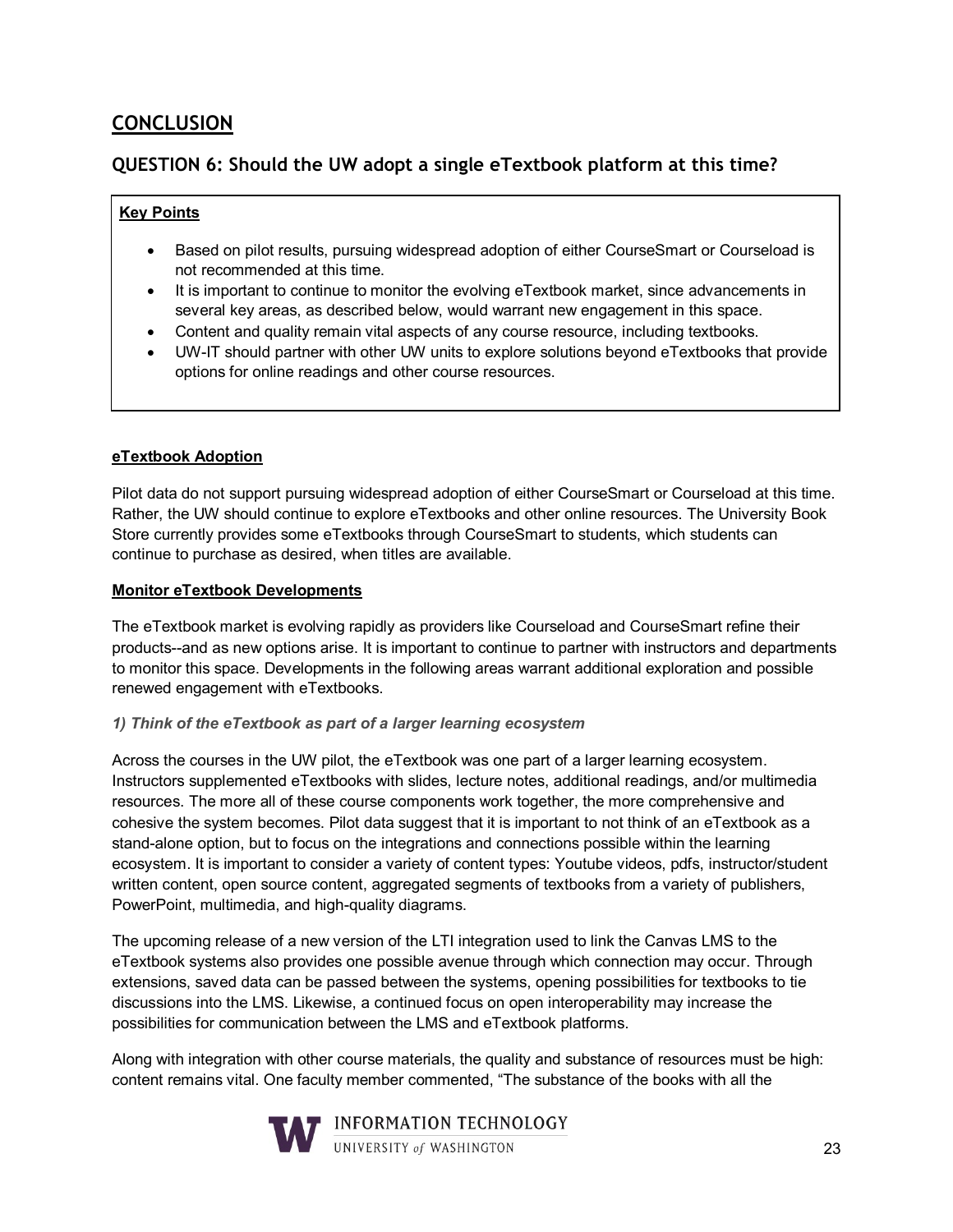interactive features has to be just as good. There are interactive feature[d] books available but the substance is not as good. Material has to be solid first. But right now it is the opposite."

#### *2) Watch for a move beyond the page*

Despite their differences in features and approach, CourseSmart and Courseload were both rated very similarly by students. Both platforms place a high value on page fidelity--ensuring that the reading experience of the eTextbook is as close as possible to the experience reading the printed book. Students favored eTextbooks in areas such as search, where the digital option offered easier discovery and transfer of information. These data suggest that it is essential to envision the eTextbook in a manner that takes full advantages of the features of digital format, removing the limitations imposed by tying format so closely to the printed page. The focus on printed page fidelity and digital rights management above other considerations keeps eTextbooks from taking advantage of the incredible potentials of an interconnected and responsive online world. As increasing numbers of platforms begin to offer flexible format, such as employed by the Kindle and Nook and other systems, the reliance on page fidelity (mainly to preserve page numbers) should ebb.

The popularity of Massive Open Online Courses (MOOCs), along with experiments in video, simulation and quizzing integration suggests further possibilities for enhanced individual reading. During the faculty recruitment section of the pilot, we spoke to one faculty member who had created a simulation system for his civil engineering courses, and then built a textbook around that system. He found this to be much more effective than traditional textbooks, as students learned to predict the physical effects of engineering decisions, and then understand the math and physics related to those effects. In recognition of a similar approach, the National Science Foundation gave a \$2.9 million grant to applications that teach math through simulations (Eglash, n.d.).

#### *3) Focus on anytime, anywhere, any device, access for everyone*

The two areas where students reported the biggest challenges in using either platform were in reading from a mobile device and reading from a computer while offline. Difficulties in these areas represent serious limitations for the usability of eTextbooks. In essence, a free eTextbook tied students to a computer with an Internet connection for their course reading--making eTextbooks potentially less portable than a printed textbook. In addition, being able to read more from tablets may help reduce the effects of eye strain and fatigue from reading on computer screens. eTextbooks need to embrace true anytime, anywhere reading features with an easy ability to read offline and on any device. Despite the marketing claims of both vendors, neither performed well in the area of accessibility for users with disabilities, although both are making some improvements in this area.

Other existing systems, for example Inkling and iBooks, currently limit students to iPads for access to their textbooks. These solutions move away from anytime, anywhere access to a hardware dependent solution which does not resolve the issues of access being tied to a single technology. The UW should specifically watch for future solutions which allow multiple ways of accessing the eTextbook. In this regard, the Open and Creative Commons textbook options are particularly attractive, as the lack of concern for textbook rights allow students to access their textbooks in whatever form they prefer.

#### *4) Pay attention to market saturation and access options*

During the pilot, eTextbook availability was a considerable challenge. Even though both vendors had relationships with major publishers, many textbooks simply were not available as an eTextbook. Although

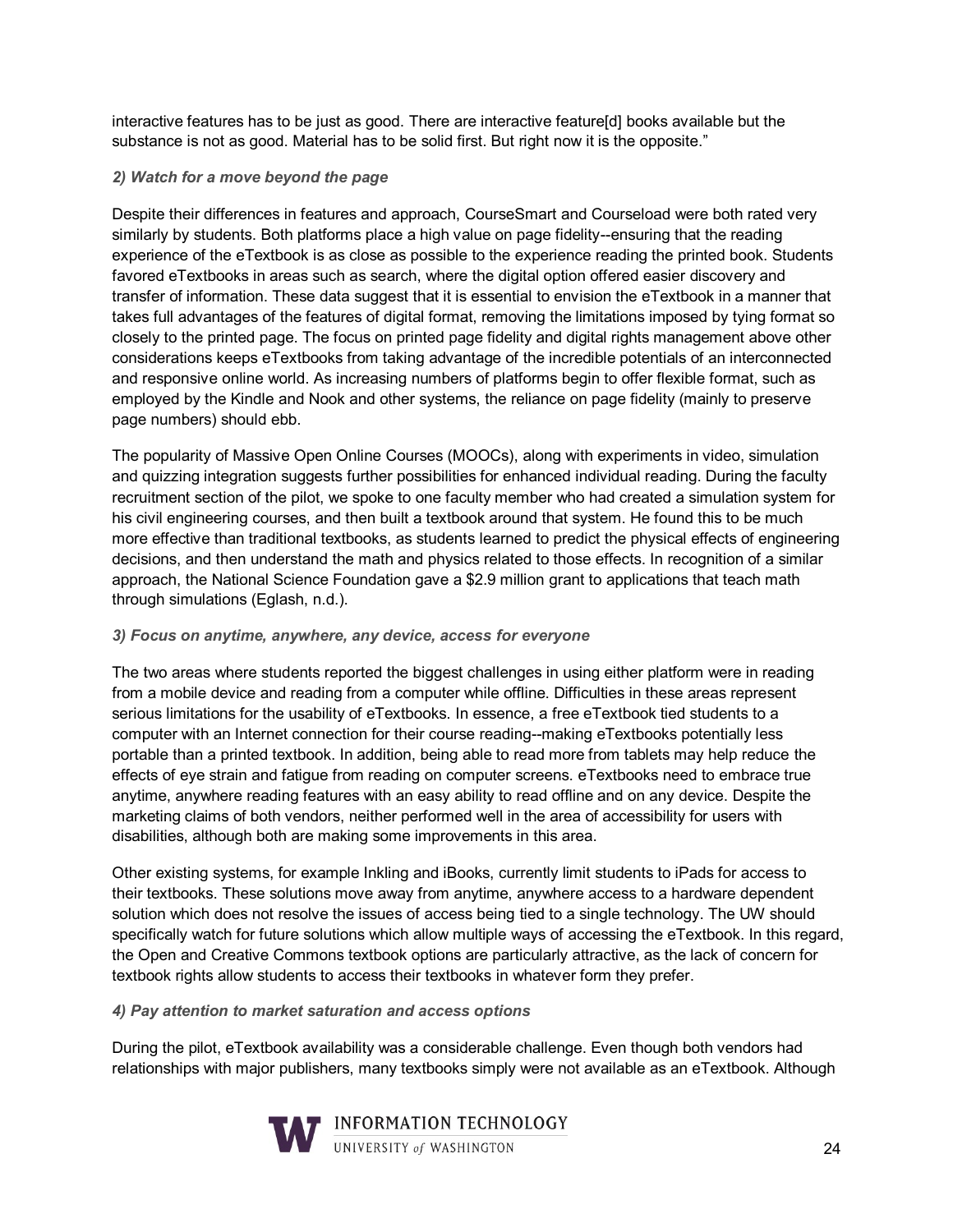the University Book Store has a long-standing arrangement with CourseSmart to offer eTextbooks as an option for students (outside of the pilot), they still account for less than 1% of total textbook sales.

The eTextbook platforms piloted also do not address many of the non-textbook options used by faculty- the course packs, essays, and variety of resources faculty offer in many courses. While Courseload did offer an option for instructors to add additional content, such as PowerPoint and PDFs, the upload process was challenging for instructors and, thus, seldom used. Closer attention should be paid to systems that allow unified access to all these resources, as opposed to only one or two options.

#### *5) Price matters*

Pilot data strongly indicate that price is the most important factor for instructors and students when evaluating an eTextbook. When asked what they liked most about the eTextbook, the most common response among students was that their books were "free." Instructors' primary reason for joining the pilot was concern over textbook prices. Students and instructors expected the eTextbook to offer substantial savings over the printed version, especially if length of access is restricted to a rental period. For many students, it would be cheaper to buy a used book and sell it after the course than to buy an eTextbook through either platform, with the level of discount the UW was able to secure during the pilot.

Clearly, whatever option the UW pursues should take price into account. Options that charge traditional textbook prices, or even substantial fractions of standard prices, will need to add very significant value for the faculty and students. Exploration of eReserve systems and open source content can also address some of the price pressures instructors and students face.

#### *6) Explore Beyond eTextbooks*

While raising awareness, supporting student choice, and monitoring the eTextbook market, there are also some areas where the UW can explore options that will meet some of the needs that emerged during the pilot. Instructors specifically stated interest in both gathering texts in a common location and increasing ease of access to course readings from the course LMS. Other faculty expressed interest in selfpublishing and collaborative publishing options, especially as they were concerned about student costs. In keeping with the pedagogical attention of campus efforts, several areas of interest centered around transforming the textbook from a passive information gathering tool to an active, responsive learning environment through tools like quizzing, collaborative editing, and simulation. While Courseload's collaborative note-sharing tools attempt to address this active approach to the text, it may not be the proper approach at this time. This, however, should not rule out further experimentation with active and interactive text systems and their benefits for learning and the student experience.

The eTextbook field is quickly developing and offers a broad variety of options. eTextbook systems like Inkling are offering faculty the chance to "chop up" textbooks, selecting sections for their students to read, while students only pay for the portions used. Boundless, Flatworld Knowledge, and other textbook systems are offering free textbooks, sometimes with the option to purchase supplementary videos, quizzes, flashcards, and other materials. The Washington State Board of Technical and Community Colleges is developing Creative-Commons licensed free textbooks for their hundred most popular courses.

Research projects like the Implementing New Knowledge Environments project [\(http://inke.ca\)](http://inke.ca/) are looking at entirely new reading experiences that integrate scholarly collaboration, dynamic text, and multidimensional navigation. This research led by the University of Victoria looks at the history of reading and future possibilities, highlighting the need for research not only about individual readers, but further